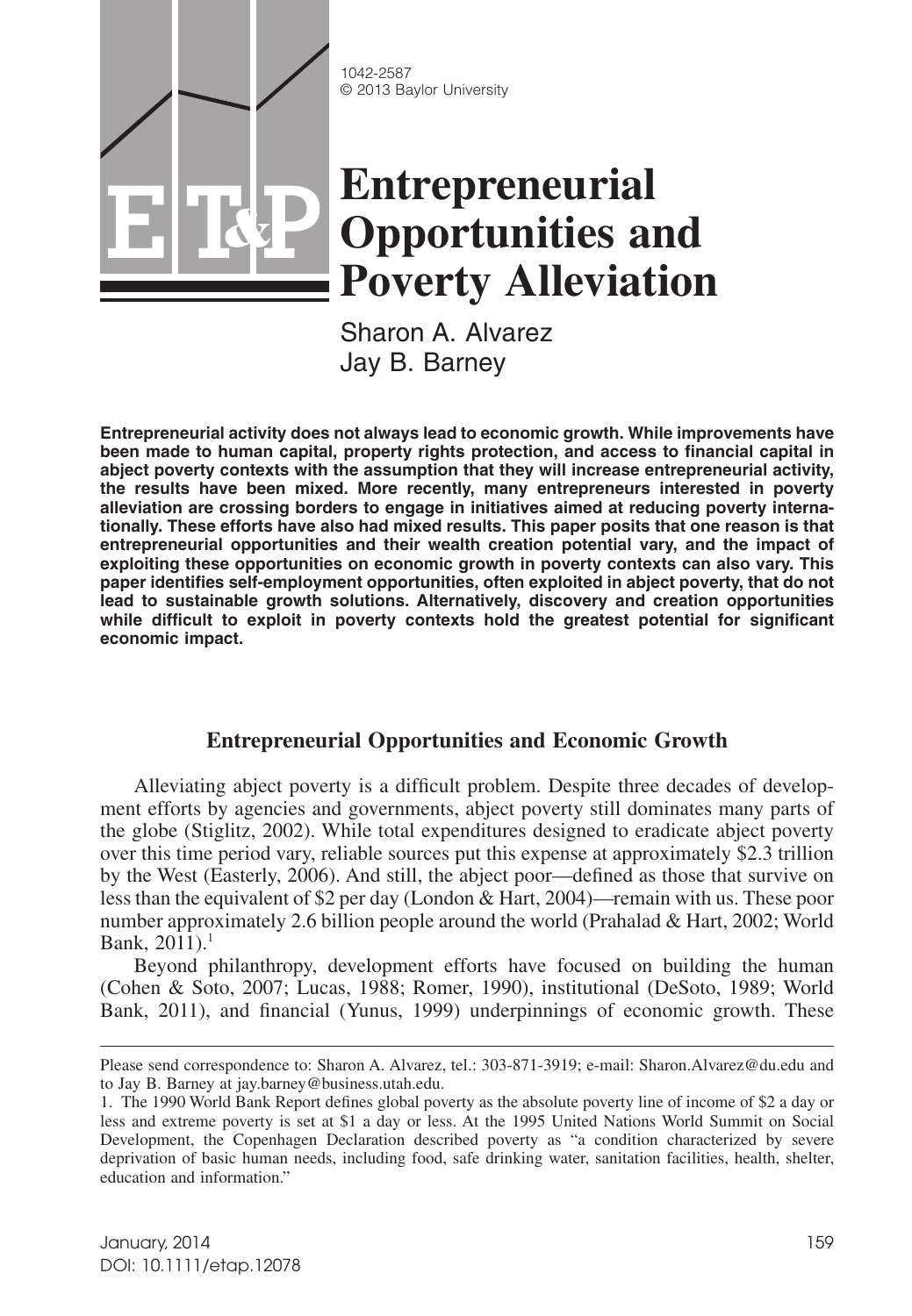investments are based on the assumption that economic growth<sup>2</sup> is only possible if there is quality human capital (Calero, Bedi, & Sparrow, 2008), strong property rights (Claessens & Laeven, 2003), and access to financial capital (Yunus). The hope has been that these improvements would in turn lead to increased entrepreneurial activity (Davidsson & Honig, 2003; Minniti & Levesque, 2008; World Bank; Yunus), job growth, wealth creation, and economic growth (Schumpeter, 1934).

Indeed, progress has been made in improving human capital, property rights, and access to financial capital among the abjectly poor. Human capital improvements have been addressed through education and training (Cohen & Soto, 2007; Lucas, 1988; Romer, 1990).<sup>3</sup> Property rights protections in developing economies have improved through increased legislation and enforcement (DeSoto, 1989; World Bank, 2011). Moreover, providing financial capital for those in abject poverty has become an important tool in poverty alleviation, and millions of people now have access to capital through microfinance (Yunus, 1999).

Still, while there has been marked improvement in these three areas (Cohen & Soto, 2007; Khavul, 2010; World Bank, 2011; Yunus, 1999), the economic impact of entrepreneurship on poverty has been mixed. Some societies, such as China with manufacturing, South Korea with autos and personal electronics, Bangladesh with garment manufacturing, and Taiwan with laptop computers, have responded to entrepreneurial activities and grown economically while others have not made progress (Easterly, 2006). These mixed results have encouraged many entrepreneurs to transcend boundaries around the world, lowering barriers and forming linkages among cultural values, national policies, and economics (Murphy & Coombes, 2009). However, without an understanding of the different wealth creating potential of entrepreneurial opportunities, much of this work has also delivered mixed results.

One potential reason why entrepreneurship has delivered mixed economic advances may be that the types of opportunities that are exploitable with the kinds of human capital, property rights, and financial capital that are now available to the abjectly poor are not the kind of opportunities that are likely to lead to job creation and economic growth. Entrepreneurs that are crossing international borders to engage in poverty initiatives may be limiting their effectiveness if they are unaware of the wealth creation potential of different opportunities. This paper suggests that failing to understand the job creation and economic growth potential of different types of entrepreneurial opportunities, and the human capital, property rights, and financial capital needed to form and exploit these opportunities, has limited the impact of entrepreneurship on alleviating poverty.

Building on the theory of opportunities that is currently emerging in the entrepreneurship literature (Alvarez, Barney, & Anderson, 2013), this paper suggests, first, for entrepreneurship to become a source of economic growth across borders in conditions of abject poverty, the type of opportunities that entrepreneurs in these settings seek to exploit will need to change from what is currently available. Equally, entrepreneurs that are working in poverty settings internationally benefit from understanding that not all opportunities are equal or have the same wealth creation potential. Second, this paper suggests that the kinds of human capital, property rights, and financial capital required to exploit wealth-creating opportunities are fundamentally different from what is currently available to the abjectly poor.

<sup>2.</sup> Economic growth in this paper is defined as market productivity and rise in gross domestic product. Economic development is defined consistent with Porter, Sachs, and McArthur (2001–2002) as increasingly sophisticated ways of producing and competing and the evolution from a resource-based to a knowledge-based economy. 3. Human capital skills include education, training, leading, organizational skills, and so forth.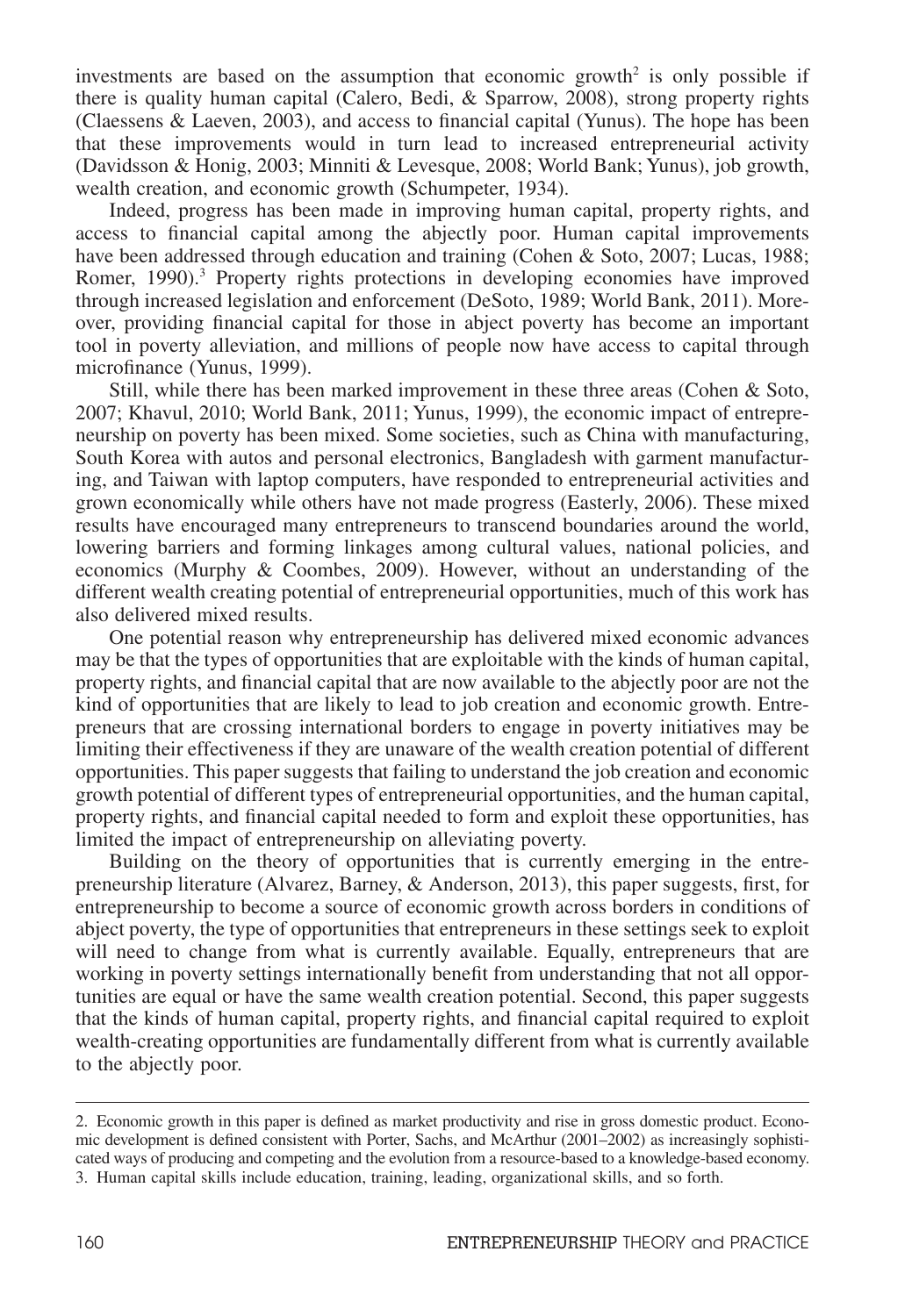#### **Entrepreneurship and Poverty Alleviation**

In the last decade, there has been a growing interest in entrepreneurship as a mechanism for poverty alleviation across international boundaries (Murphy & Coombes, 2009). That entrepreneurship can help alleviate poverty is not new, and reflects the assumption that entrepreneurial activity leads to economic growth (Schumpeter, 1934). However, the economic rationale for the eradication of poverty is not universally compelling to all organizations. For firms that are profit oriented and already in developed economies, market outcomes in contexts of abject poverty—that generally have the additional difficulty of being international—are likely to be inefficient.<sup>4</sup> Often, for-profit organizations that are already operating in developed economies lack a compelling rationale to enter international markets, that are unknown, that are inefficient, and where unanticipated externalities resulting from these inefficiencies can be overwhelming.<sup>5</sup>

Inefficiency is a source of market failure (Wolf, 1987). A market failure would indicate the need for government intervention. However, in contexts of abject poverty, governments would have to convince constituents of a nonpoverty context to bear the costs of poverty alleviation without bearing the benefits. Given that those in poverty contexts have low levels of power, the burden of bearing the costs of poverty alleviation are left to the charitable.<sup>6</sup> Social entrepreneurs often fill this gap between what the private sector is willing to produce, and what the government can provide.

There has been a growing suggestion that social entrepreneurship is an effective mechanism for generating economic and societal value (Murphy & Coombes, 2009). Moreover, social entrepreneurs are often willing to cross international borders and go where the need is greatest and the payoffs uncertain (Seelos & Mair, 2004). While the link between entrepreneurship and economic growth has been broadly assumed, the nature and details of how entrepreneurship influences economic growth, and poverty alleviation, have received less attention (Minniti & Levesque, 2008). This ambiguity is a result of a paucity of theory in social entrepreneurship to either guide research or guide the actions of social entrepreneurs. Moreover, theories used to explain internationalization behavior typically address the multi-national for-profit firms using theories such as transactions cost economics (Buckley & Casson, 2006) that lack the power to make predictions under conditions of exogenous Knightian uncertainty (Alvarez & Barney, 2005; Rivoli & Salorio, 1996).

A more fruitful approach to theorizing would be to draw on entrepreneurship theory on opportunities that specify the conditions of Knightian uncertainty and consider the implications of human capital, property rights, and financial capital for wealth creation (Jones, Coviello, & Tang, 2011).

To answer these questions, this paper begins by defining what entrepreneurial opportunities are. It then identifies the type of opportunity—self-employment opportunities—

<sup>4.</sup> Markets are efficient if the same level of total benefits generated cannot be obtained at a lower cost or at the same level of cost. In addition, there must be distributional equality, the distribution of tax burdens, education, housing, energy, income, laws, opportunities, and so forth. In abject poverty, the presence of poverty itself by definition negates the efficiency of markets.

<sup>5.</sup> There has been substantial work suggesting that there is a market in what is known as the base of the pyramid (i.e., *The Fortune at the Bottom of the Pyramid* by C.K. Prahalad). However, this work does not address the issue that while there are large numbers of potential customers in the base of the pyramid, they are without purchasing power and not appealing to for-profit firms.

<sup>6.</sup> Over the last three decades, estimates are that over \$2.3 trillion in economic aid has gone to countries with abject poor. There is no evidence to suggest that this aid has alleviated poverty (Easterly, 2006).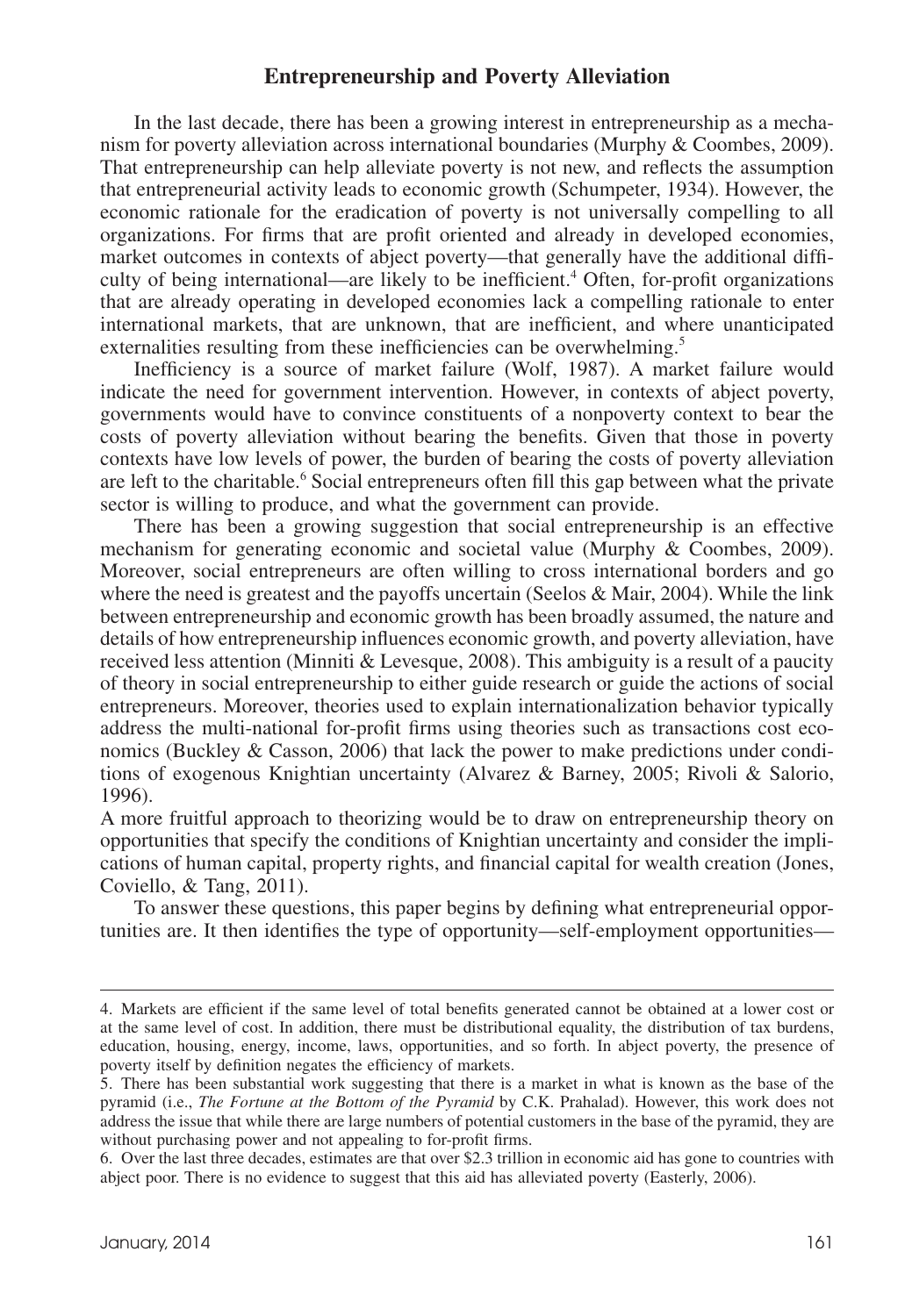the most commonly exploited in abject poverty settings. Then, two other kinds of opportunities—discovery and creation opportunities—are described.

## **What Are Entrepreneurial Opportunities?**

The concept of opportunity has been defined in a wide variety of fields including economics, entrepreneurship, and strategy. While varying in detail, there is remarkable agreement on the definition of opportunities. This definition centers on the notion that opportunities exist when competitive imperfections exist in factor or product markets (Alvarez & Barney, 2007; Venkataraman, 1997). In conditions of perfect competition, firms or individuals do not have the potential to generate economic wealth (Barney, 1986; Casson, 1982; Kirzner, 1979; Venkataraman). Economic wealth can only emerge when competition is not perfect. This is the definition of opportunity adopted in this paper (Alvarez et al., 2013).

Entrepreneurs exploit these competitive imperfections to generate economic profits (Schumpeter, 1934). To the extent that entrepreneurs use rare and costly to imitate resources and capabilities to exploit these opportunities, they can become sources of sustained competitive advantage (Barney, 1991). However, not all entrepreneurial opportunities are the same. Alvarez and Barney (2007), Miller (2007), and others (Buenstorf, 2007; Sarasvathy, Dew, Velamuri, & Venkataraman, 2003) have described various types of opportunities; the kinds of human capital, property rights, and financial capital needed to exploit them; and their potential for generating economic growth.

Three of these opportunities—self-employment, discovery, and creation—are discussed here in the context of economic growth in abjectly poor settings.

# **Self-Employment Opportunities**

Self-employment opportunities, like all opportunities, are competitive imperfections in markets. However, these imperfections result from the preferences in abject poverty that have not yet been fulfilled by available supply (Kirzner, 1973). These replication opportunities are not scalable and are rarely sources of employment for anyone except the founding entrepreneur. Examples of self-employment opportunities in abject poverty settings include goat-milking businesses in rural Africa and microretail stores in South America (Table 1).

From the point of view of economic growth, self-employment opportunities have limited potential. Certainly, they are rarely sources of employment, since only a single person can realize the full economic potential of these opportunities. One could argue that while each one of these businesses is small and nonscalable, the totality of these businesses in a community is large. However, from an economic growth perspective, both the "size of the pie" and how it is divided are important.

Some have argued that while self-employment opportunities may themselves not be sources of economic growth, individuals that begin as self-employed entrepreneurs can evolve to engage in entrepreneurial activities with more important growth implications. However, this argument is inconsistent with the human capital, property rights, and financial capital needed to exploit self-employment opportunities vs. other kinds of opportunities.

#### **Discovery and Creation Opportunities**

Where self-employment opportunities focus on duplicating the small nonscalable businesses of others in a community, discovery and creation opportunities are often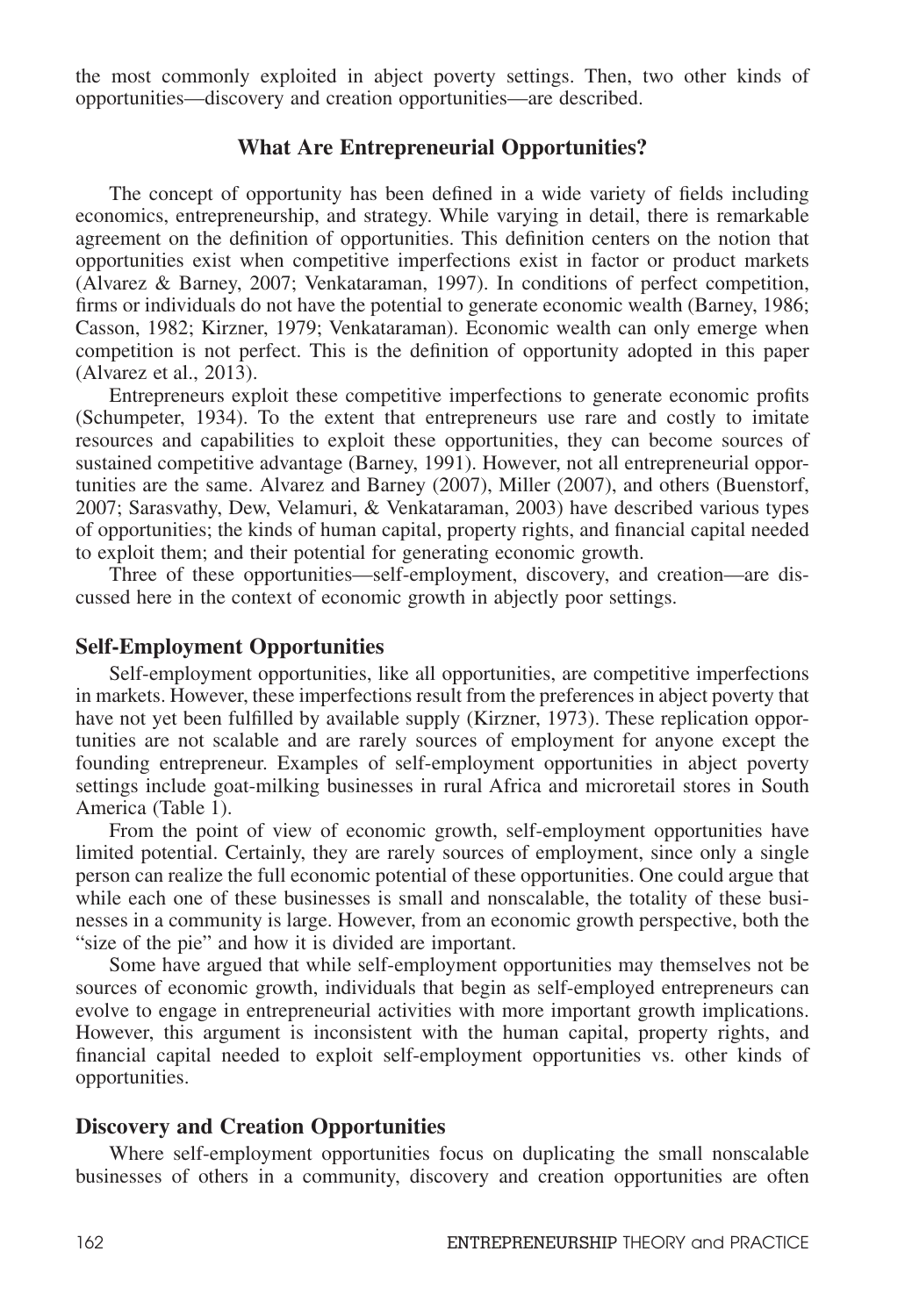|                                              | Number of loans 2008 | Percent of total loans |
|----------------------------------------------|----------------------|------------------------|
|                                              |                      |                        |
| Livestock purchasing, raising, and fattening | 1.644.635            | $30\%$                 |
| Rice paddy cultivating husking and trading   | 1,309,747            | 24%                    |
| Grocery shop                                 | 409,853              | 8%                     |
| Other $loans^{\dagger}$                      | 2,097,833            | 38%                    |
| Total loans                                  | 5,462,068            |                        |

# Types of Loans Made by Grameen Bank in 2008

† No loan in this category is greater than 4% of total number of loans made.

In 2008 Grameen Bank made 5,462,068 loans, of these 3,364,235 or 62% were one of these three.

- Livestock purchasing, raising and fattening
- Rice paddy cultivating, husking and trading

• Grocery shop

| Year | Number of loans for grocery shops |  |
|------|-----------------------------------|--|
|      |                                   |  |
| 2008 | 410,000                           |  |
| 2007 | 480,000                           |  |
| 2006 | 575,000                           |  |
| 2005 | 350,000                           |  |
| 2004 | 230,000                           |  |

Population of Bangladesh in 2006 was 155,000,000 (World Bank).

In 2006, there was one Grameen Bank financed grocery shop for every 270 people in Bangladesh. Grameen Bank is one of over 20 microfinance institutions that are making microloans in Bangladesh.

scalable and build on unique insights of entrepreneurs that can be sources of significant economic profit. Discovery opportunities are formed by exogenous shocks to an industry or market (Shane, 2003). Examples of these shocks include changes in technology, changes in government policy, changes in demographics, etc.

In discovery settings, entrepreneurs who become aware of an opportunity before others exploit the opportunity. These opportunities have been described to occur in conditions of risk due to the amount of knowable information needed to enable *ex-ante* alertness, search, and analysis of information (Delmar & Shane, 2003; Shane, 2003). In these risky conditions, once the entrepreneur successfully discovers the opportunity, others are able to quickly imitate and compete away the profits (Lieberman & Asaba, 2006; Schumpeter, 1934). Since much of the information needed to identify and exploit these opportunities is available through search, execution and speed of execution become critical. Indeed, it has been noted that in developing economies, success in the discovery mode is difficult and costly, and once achieved, it is easily observed and imitated (Mostafa & Klepper, 2013). Nonetheless, entrepreneurs that are able to erect barriers to imitation (Barney, 1991) can obtain a source of sustained competitive advantage from these opportunities (Lieberman & Montgomery, 1988).

Creation opportunities, on the other hand, are the result of entrepreneurial processes that are both purposeful and emergent, and begin a cycle of interactive change while simultaneously changing the environment that together result in an opportunity (Alvarez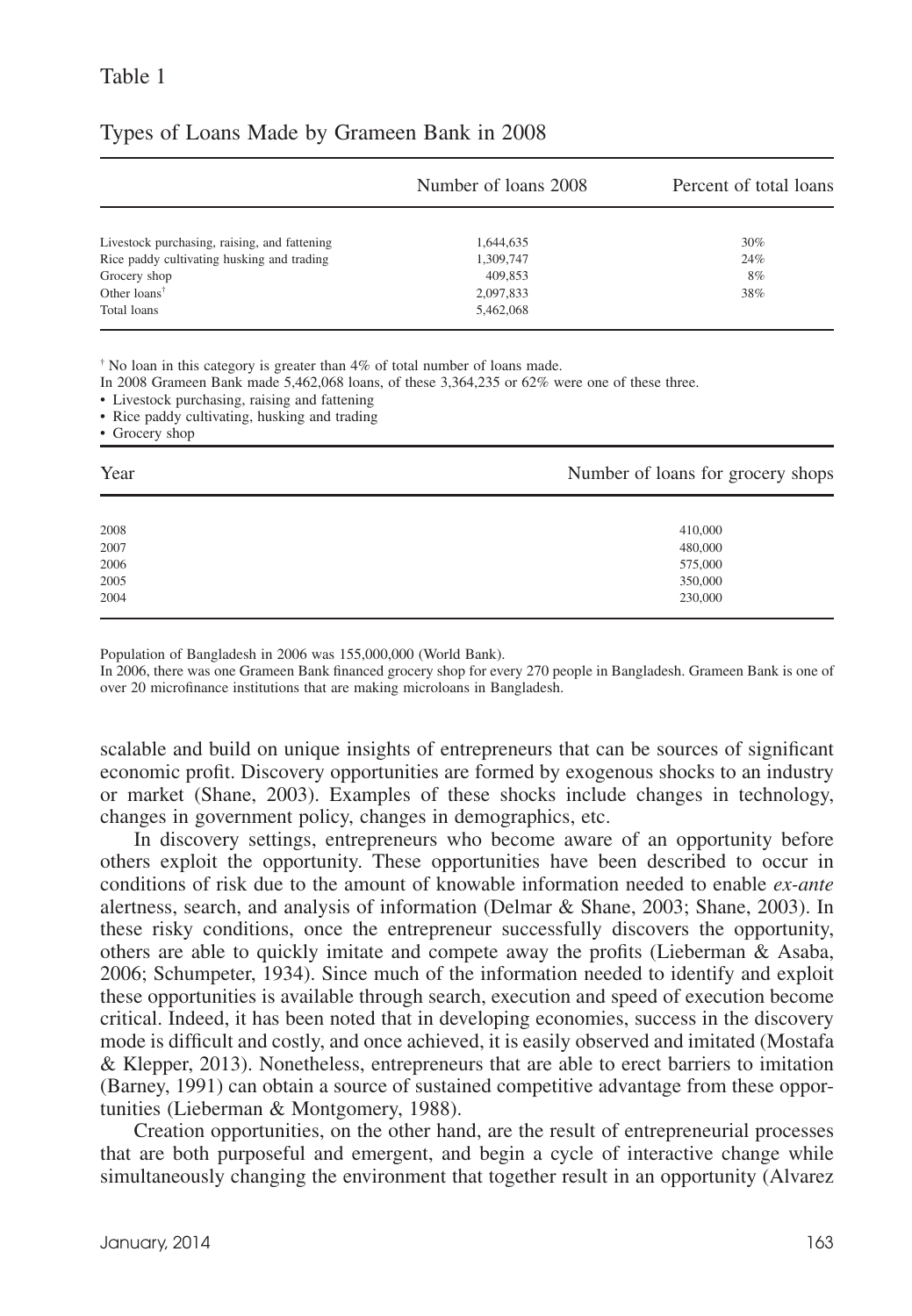et al., 2013; Garud & Karnoe, 2001, 2003; Mintzberg & Waters, 1985). In this sense, through an evolutionary process of experimentation and learning, opportunities emerge that may not have existed except for the process that entrepreneurs engaged in to create them. Often the knowledge that is needed to form and exploit creation opportunities does not exist until after the enactment is underway, since knowledge is constructed as part of the process (Berger & Luckmann, 1967; Kogut & Zander, 1992). Indeed, the process may lead to the formation of opportunities largely unrelated to current markets and industries or whose existence and exploitation require the development of fundamentally new knowledge (Schoonhoven, Eisenhardt, & Lyman, 1990). In general, the more novel the opportunity ultimately formed, the more new knowledge and information needs to be created through a series of experimental actions (Galbraith, 1977).

As the opportunity creation process unfolds, the entrepreneur will need others to adopt the emerging opportunity. The entrepreneur must influence users' perceptions and attitudes that will affect the successful implementation of the new opportunity (Szulanski, 2000). New knowledge—technical and social—must be transferred to those who adopt the new opportunity to enable its use, resulting in new behaviors and routines by both those forming the opportunity and those adopting the opportunity (Edmondson, Bohmer, & Pisano, 2001). In this sense, opportunities are co-created between the entrepreneur, customers, suppliers, and other stakeholders in the context (Alvarez et al., 2013).

In contexts that are uncertain, where knowledge is limited, and rationality is context specific, the critical issue for entrepreneurs is creating markets for their ideas. Often these markets do not exist, are thin, or otherwise imperfect—even in developed economies (Pitelis & Teece, 2010). In these situations, it is up to the entrepreneurs to prove their ideas, which often requires the co-creation of markets.

In co-creation, the entrepreneur, consumers, and other stakeholders engage in processes that both create and define value creation; this co-creation process becomes the basis of the created value (Prahalad & Ramaswamy, 2004). Co-created opportunities are both a path-dependent (Arthur, 1989)—and an emergent—path creation process (Garud  $\&$ Karnoe, 2003; Mintzberg & Waters, 1985). This path-dependent process can, in many circumstances, be costly for others to imitate, since the knowledge gained from the process is often opaque to competitors effectively allowing the entrepreneur to block disruptive threats (Selden & MacMillian, 2006). Once the opportunity and the market are co-created, the entrepreneur will endeavor to capture as much value as possible. In this sense, the process of forming a co-created opportunity is often its own barrier to imitation. In these settings, exploiting co-created opportunities can generate sustained competitive advantages and large economic profits.

While discovery and co-creation opportunities have many important differences, they share certain attributes as well (for a more complete review of opportunities and their theoretical assumptions, please see Alvarez and Barney [2010] and Alvarez et al. [2013]). In particular, to exploit discovery or co-created opportunities requires sophisticated human capital, highly developed property rights, and sophisticated sources of financial capital. Those living in conditions of abject poverty rarely have these skills and thus—even if discovery or creation opportunities exist in such settings—entrepreneurs in these settings will rarely be able to exploit them. This conclusion has important implications for those seeking to use entrepreneurship to facilitate economic growth (Table 2).

Next, the human capital, property rights, and financial capital required to exploit self-employment opportunities are described, along with the limits of these kinds of opportunities to generate real economic growth. Then, the same characteristics are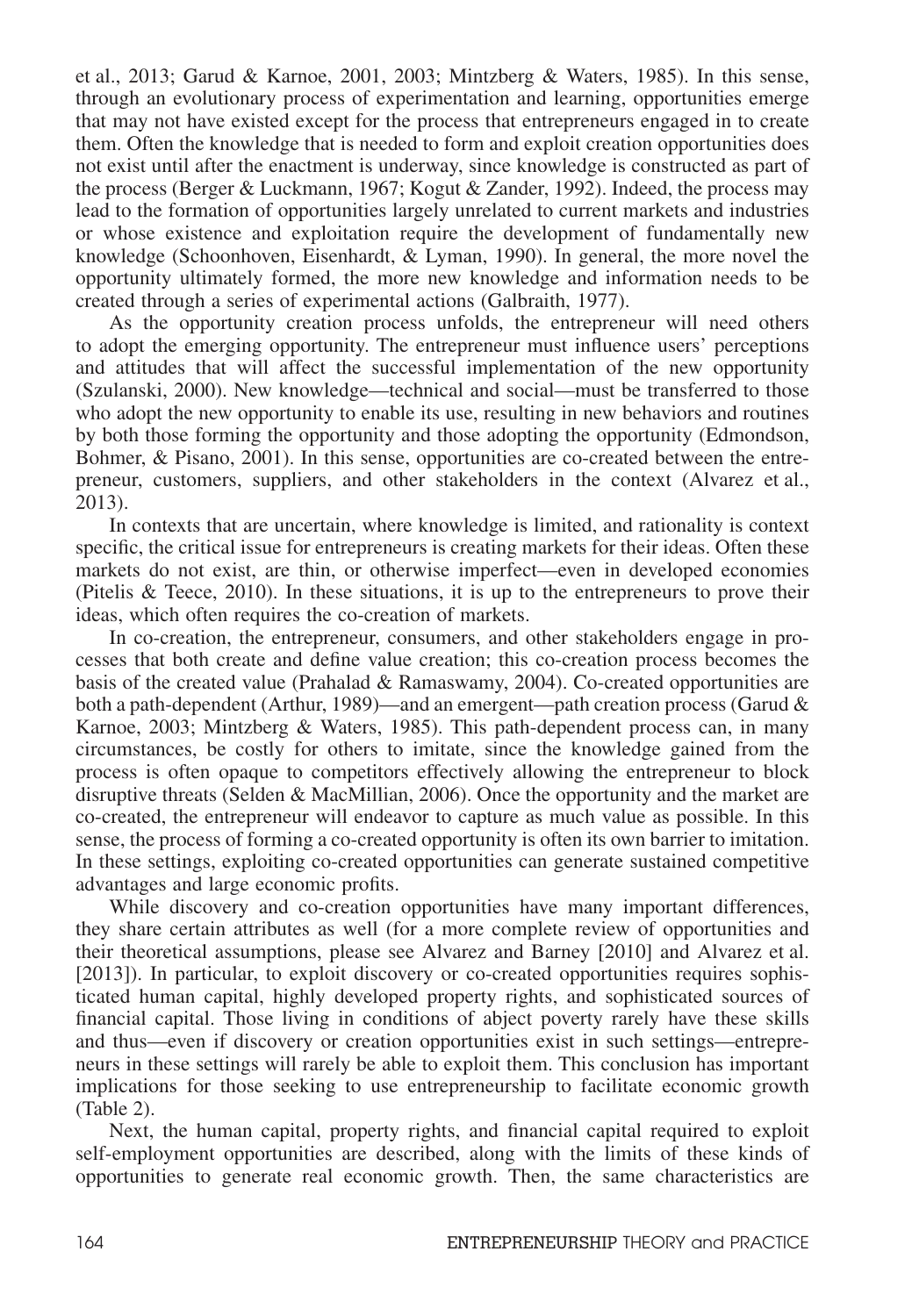|                            | Self-employment<br>opportunities                                                                                                                                        | Discovery opportunities                                                | Creation opportunities                                                                                                                                                     |
|----------------------------|-------------------------------------------------------------------------------------------------------------------------------------------------------------------------|------------------------------------------------------------------------|----------------------------------------------------------------------------------------------------------------------------------------------------------------------------|
| Opportunity                | Exist in pre-existing markets or<br>industries. Clearly definable market<br>gaps. Exist whether an<br>entrepreneur exploits them or not;<br>however, can be observed by | Exist independent of entrepreneur<br>but can only be observed by some. | Do not exist until the entrepreneur<br>enacts the opportunity.                                                                                                             |
| Entrepreneur               | almost all actors in an economy.<br>Low levels of human capital required,<br>alertness not required.                                                                    | Alertness<br>Deep experience in an<br>industry, market                 | Learning happens in the process<br>of forming the opportunity.<br>Entrepreneurial differences as a<br>result of the formation process.<br>Tacit knowledge causal ambiguity |
| Barriers to entry          | No                                                                                                                                                                      | Transitory                                                             | Potential for                                                                                                                                                              |
| Inimitability              | N <sub>0</sub>                                                                                                                                                          | N <sub>0</sub>                                                         | Long-term/Sustainable<br>Yes                                                                                                                                               |
| Long-term<br>profitability | Low                                                                                                                                                                     | Risky                                                                  | Uncertain                                                                                                                                                                  |

# Opportunity Types in Poverty Contexts

described for discovery and creation opportunities. It is shown that while discovery and creation opportunities have real economic potential in abject poverty settings, they require human capital, property rights, and financial capital that are, still to a large extent, missing in these settings.

# **Human Capital, Property Rights, Access to Financial Capital, and Entrepreneurship**

There is little doubt that human capital, property rights, and access to financial capital are essential prerequisites for entrepreneurial activity, both in developed and less developed economies (Webb, Kistruck, Ireland, & Ketchen, 2009). For example, the role of human capital in economic growth has been emphasized for at least the last two decades (Cohen & Soto, 2007). Human capital is an individual's knowledge, skill, ability, and other characteristics that have productive value in workplace contexts (Lepak, Takeuchi, & Swart, 2011). Examples of general human capital are the ability to read and write, but it also includes leadership ability, the ability to communicate with and motivate others, the ability to work with others and to solve problems, and so forth (Nahapiet & Ghoshal, 1998; Greenwood, Li, Prakash, & Deephouse, 2005). Peredo and Chrisman (2006) have described how in abject poverty cooperation in teams is a skill that is often absent and has to be learned. Even basic education can be difficult to obtain as individuals in poverty often are more focused on securing their next meal than on attending school (Yunus, 1999). Yet, that human capital is critical for economic growth is documented (Lucas, 1988; Romer, 1990). In response, nongovernment organizations and government agencies have invested millions of dollars developing human capital (Lucas).

Property rights are an instrument of society that attributes ownership of both tangible and intangible resources to individuals or groups for the purpose of exchange (Demsetz,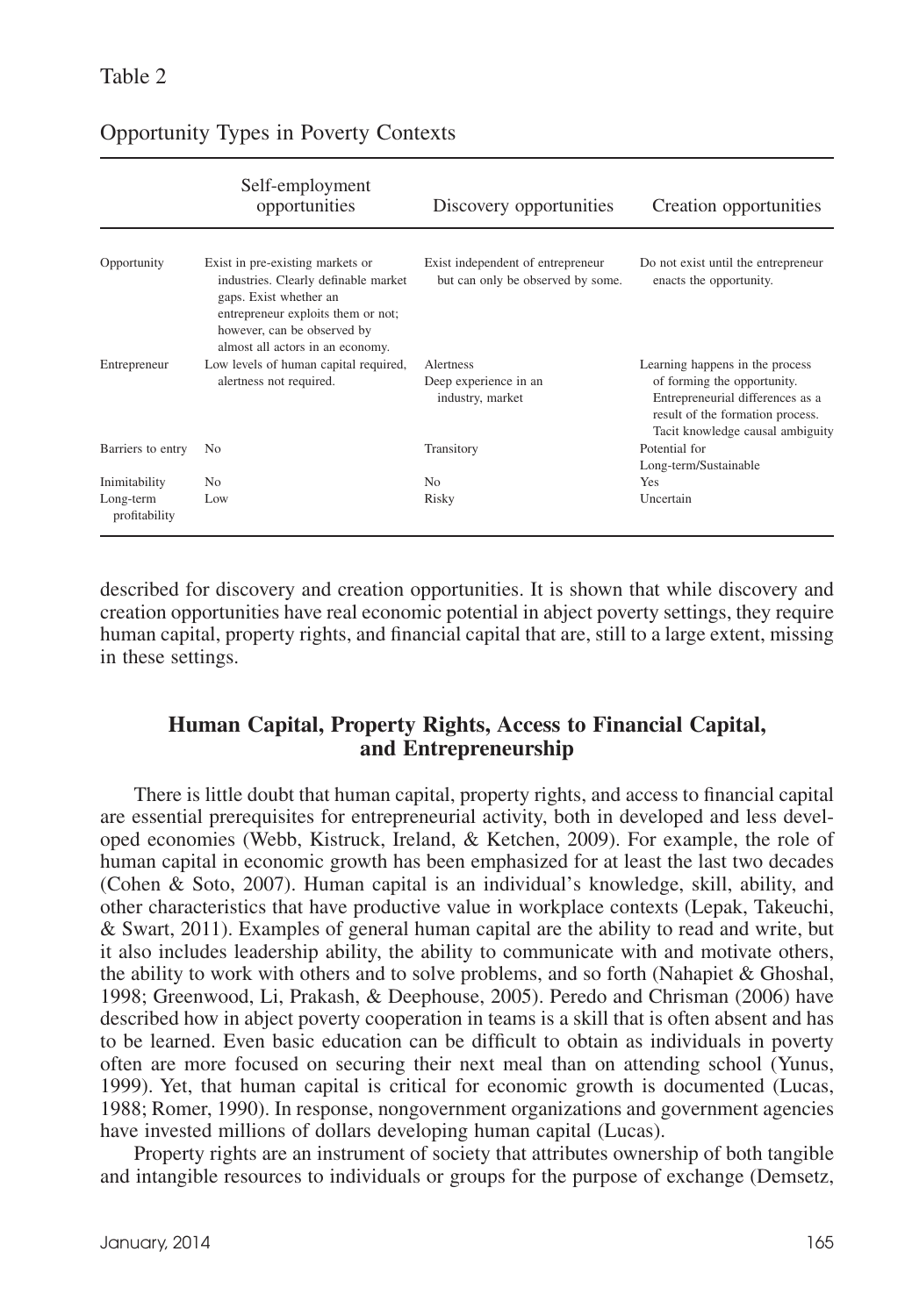1967). Without secure property rights—a condition that often exists in abject poverty settings—exploiting opportunities that lead to wealth creation is problematic. The abjectly poor, with limited skills and access to legal support, are particularly vulnerable (DeSoto, 1989). In these settings, those who bear the risk of the entrepreneurial process are at risk of not being able to appropriate that value. In order to improve property rights protection, developing economies have invested in business regulations, contract enforcement, and state policies designed to increase the likelihood that entrepreneurs can personally benefit from the entrepreneurial activities (World Bank, 2011).

Access to financial capital can also play a critical role in the emergence of entrepreneurship (Cooper, Gimeno-Gascon, & Woo, 1994). Traditional external sources of capital can include banks, friends, family, credit cards, and so forth (Bhide, 1992; Christensen, Anthony, & Roth, 2004). However, these sources of financing are often not available in abject poverty (Yunus, 1999). In abject poverty, individuals do not have a credit history comparable with that used in developed countries to qualify for credit cards or loans from banks. Friends and family are often as impoverished as an entrepreneur. It is this lack of financial capital in impoverished contexts that microfinance loans were designed to overcome (Yunus). Microfinance loans, typically small, unsecured loans to individuals and groups for the purpose of starting a business, are the development solution to a lack of entrepreneurial capital (Khavul, 2010).

Thus, it is easy to see that human capital, property rights, and financial capital are all important for the emergence of entrepreneurship, especially in conditions of abject poverty. However, these three attributes of individuals and economies are actually quite wide and diverse. Human capital includes everything from simple reading and writing to advanced degrees in physics and economics. Property rights can vary from complex laws governing contracts and their enforcement to barking dogs that discourage people from stealing an entrepreneur's real property. The financial capital needed to start a business can range from simple revolving credit loans given to shop keepers to purchase their inventory to complex debt and equity arrangements with banks and other investors.

Moreover, not only can these attributes of individuals and economies vary dramatically, but also the specific types of human capital, property rights, and financial capital necessary to the formation of entrepreneurship can vary depending on the types of opportunities entrepreneurs are looking to exploit. For example, the human capital needed to run a goat-milking business in a rural village in India is likely to be quite different from the human capital needed to run a small manufacturing operation in urban Haiti. This is also true for property rights and financial capital.

It can be concluded that on average, human capital, property rights, and access to financial capital have improved in the developing world in the last several decades, and this has not been helpful in increasing the impact of entrepreneurship on poverty alleviation. Indeed, the kinds of human capital, property rights, and financial capital improvements that have been made only enable entrepreneurs to exploit opportunities that have limited potential for generating real economic growth. The issue is not just, "have levels of human capital, property rights, and access to capital improved?" but also, "have they improved in a way that enables those in abject poverty to engage in entrepreneurship that will generate real economic growth?" (Table 3).

#### **Self-Employment Opportunities and Human Capital**

The abjectly poor often have low levels of human capital (DeSoto, 2000; Peredo & Chrisman, 2006). The abjectly poor are poorly educated, have limited business experience, and know little about how to manage cooperative efforts designed to exploit business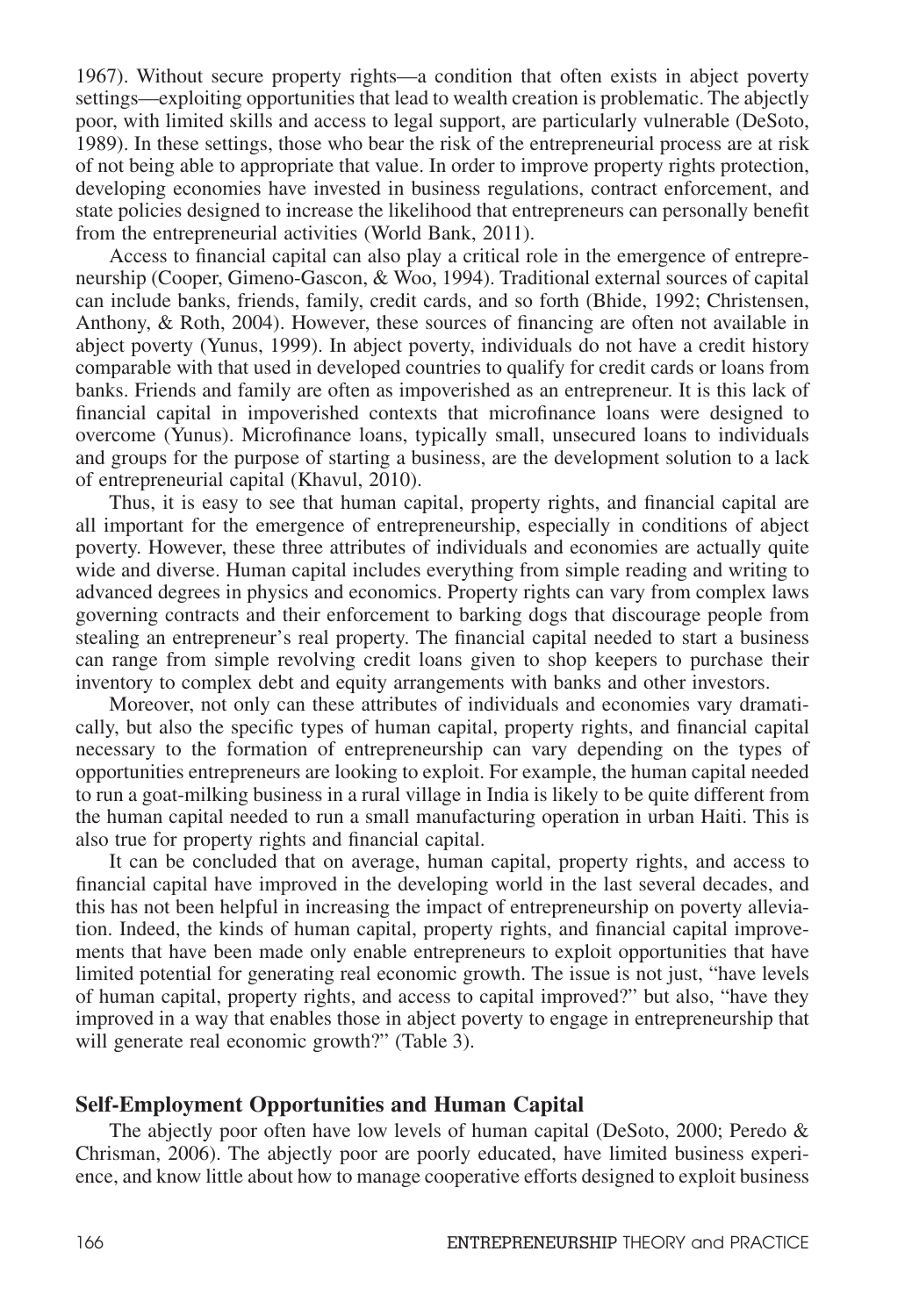|                                 | Abject poverty                                                                                                                                                                                                       | Improvements in abject poverty                                                                                                |
|---------------------------------|----------------------------------------------------------------------------------------------------------------------------------------------------------------------------------------------------------------------|-------------------------------------------------------------------------------------------------------------------------------|
| Human capital                   | Low levels or nonexistent levels of education, work<br>skills, team cooperation skills, entrepreneurial<br>experience                                                                                                | The average years of schooling has increased from<br>2.46 to 6.73 (Cohen & Soto, 2007)                                        |
| Property rights<br>protection   | Informal and black markets, lack of formal property<br>rights, notions of informal property rights such as<br>"squatters" rights, informally defined through group<br>norms, customs, and individual power positions | Over the past six years, 163 economies have made<br>their regulatory environment more business-friendly<br>(World Bank, 2011) |
| Sources of<br>financial capital | Microfinance and informal sources of funding such as<br>family, friends, loan sharks, or nefarious groups                                                                                                            | In 30 years, Grameen Bank has disbursed \$9.1 billion<br>in microloans across 37 countries (Khavul, 2010)                     |

# Institutions and Abject Poverty

opportunities (Seelos  $&$  Mair, 2005). Putting together a business plan—regardless of how rudimentary—obtaining a business microloan and paying it back, and learning basic accounting and inventory management skills, all build human capital skills. The potential development of human capital skills are all benefits that can be obtained from the process of exploiting easily observable self-employment opportunities. In principle, developing these human capital skills is a contribution of microfinance, the loans and businesses financed enable individuals to acquire business skills to exploit opportunities that are more sophisticated. For example, in some cases, entrepreneurs receiving microfinance may gain skills necessary to get better paying jobs and gain the expertise necessary to exploit the wealth creating entrepreneurial opportunities we later discuss.

# **Self-Employment Opportunities and Property Rights**

Underdeveloped economic infrastructure, limited property rights, and unenforced contract law typify abject poverty contexts. In abject poverty settings, even if abjectly poor individuals happen to have the human capital and financial assets required to exploit a wealth-creating opportunity, much of the value they create by exploiting this opportunity can be appropriated by others (Alvarez & Barney, 2004). Government corruption (Heidenheimer & Johnston, 2002), an underdeveloped court system (DeSoto, 1989; North, 1990), and inconsistent application of contract law (DeSoto) can make it difficult to find redress in these settings.

Taken together, the challenges facing the abjectly poor remind one of Kino, an abjectly poor pearl diver in John Steinbeck's novel, *The Pearl*. A hard-working and honest man, Kino nevertheless struggles to support his small family. He naively thinks his life is about to change when, by chance, he finds a giant pearl—the "Pearl of the World." Convinced of its value, Kino tries to improve the lot of his family, first, by negotiating with a doctor, and later with the pearl buyers in town, to sell the pearl—all to no avail. He then decides to travel to the city, with his family, to sell his pearl directly on the world market. Despite warnings from his brother that this effort will destroy his family, Kino persists. An unknown group of trackers follows Kino and his family into the mountains where, after an exchange of gunfire, Kino's wife and son are killed. The book ends as Kino, who has lost everything important to him, throws the pearl back into the water.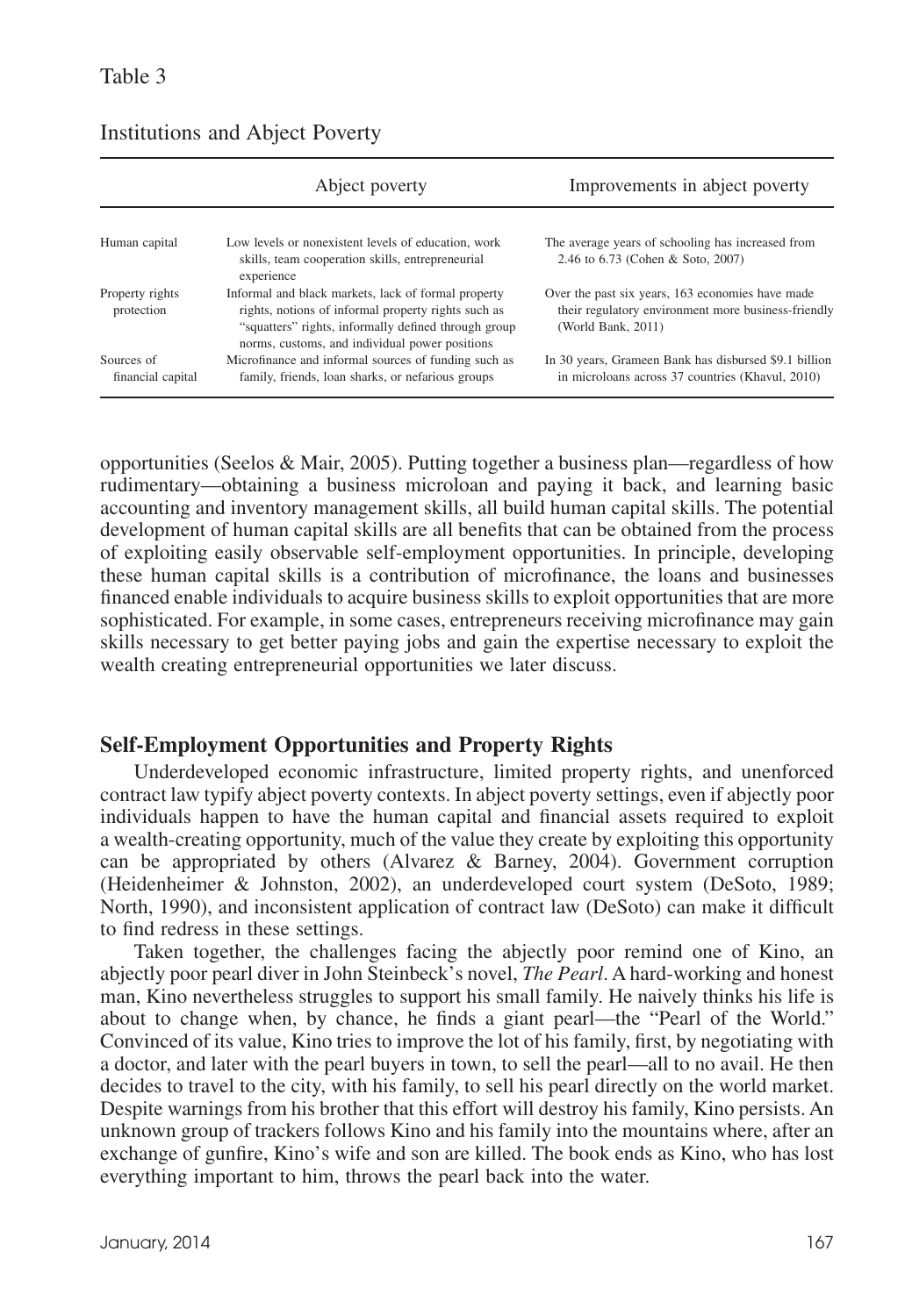Despite the "pearls" that can exist around them, the abjectly poor—like Kino—rarely have the property rights protection necessary to exploit significant wealth-creating opportunities. Their ability to extract significant profits is often threatened by monopolistic or criminal elements that effectively negate these entrepreneurs' property rights—with impunity (DeSoto, 1989). Poorly funded and corrupt judicial systems provide limited protection in these settings (Heidenheimer & Johnston, 2002).

Self-employment opportunities work in contexts of abject poverty because the amount of profit generated by small micro-enterprises is often insufficient to draw the attention of either corrupt government officials or others. Those that seek to steal the profits from these small micro-enterprises can often be dissuaded by what has been termed the "barking dog" (DeSoto, 2000). The notion of "barking dogs" is an informal method of property rights protection, having a dog that barks or a social network of acquaintances that will watch out for each others' interest. These types of property rights protections are simple, and the costs match the actually property being protected. More elaborate forms of property rights protection come with greater monitoring and liability costs that are out of reach in abject poverty contexts.

## **Self-Employment Opportunities and Access to Financial Capital**

While traditional sources of capital lend money on the basis of financial collateral, deep expertise in an industry, or social capital that originates during specific education and industry experience, sources of capital in poverty contexts—including microfinance have begun to recognize the value of non-industry-specific social capital in securing loans, suggesting that these forms of "financial capital" secured by social capital will often be available to individuals exploiting these self-employment opportunities, despite their lack of entrepreneurial skill.

Opportunities funded are typically to individuals struggling to exploit selfemployment opportunities that require minimal levels of human capital skills and property rights protections. These microfinance institutions often combine traditional lending practices with strong social and cultural controls (Bornstein, 1996). For example, it is not unusual for those seeking to obtain capital from a microfinance bank to be recommended to the bank by a family member or a friend (Anderson, Locker, & Nugent, 2002). Once accepted, these individuals join a social network of current bank patrons who monitor both the amount loaned to each member of the network and their repayment performance. Failure to repay loans can limit the ability of an entire network to gain access to loans.

This social monitoring process is one reason that the repayment rate on microfinance loans is so high, often over 99% (Anderson et al., 2002). It is one thing not to pay off a loan made by an institution and thereby put your own financial future at risk. It is quite another to put the financial future of your family and friends at risk by failing to pay off a loan. Family and friends, who act as co-signers on each other's loans, will sometimes make payments rather than let a loan go into default. It is also not uncommon for these people to employ very strong methods—ranging from "shunning" delinquent members of a network to threats of physical abuse—to insure loan repayment (Amin, Rai, & Topa, 2003).

The average loan for these opportunities is between U.S.\$125.00 and U.S.\$350.00, and microenterprises typically financed are grocery shops, milk cows, rice paddy trading, and so forth (Grameen Bank Annual report 2008). These loans require specific plans for the money and often have an interest rate of over 25% (Khavul, 2010). Despite high interest rates, microfinance loans have provided many individuals with a means to overcome abject poverty.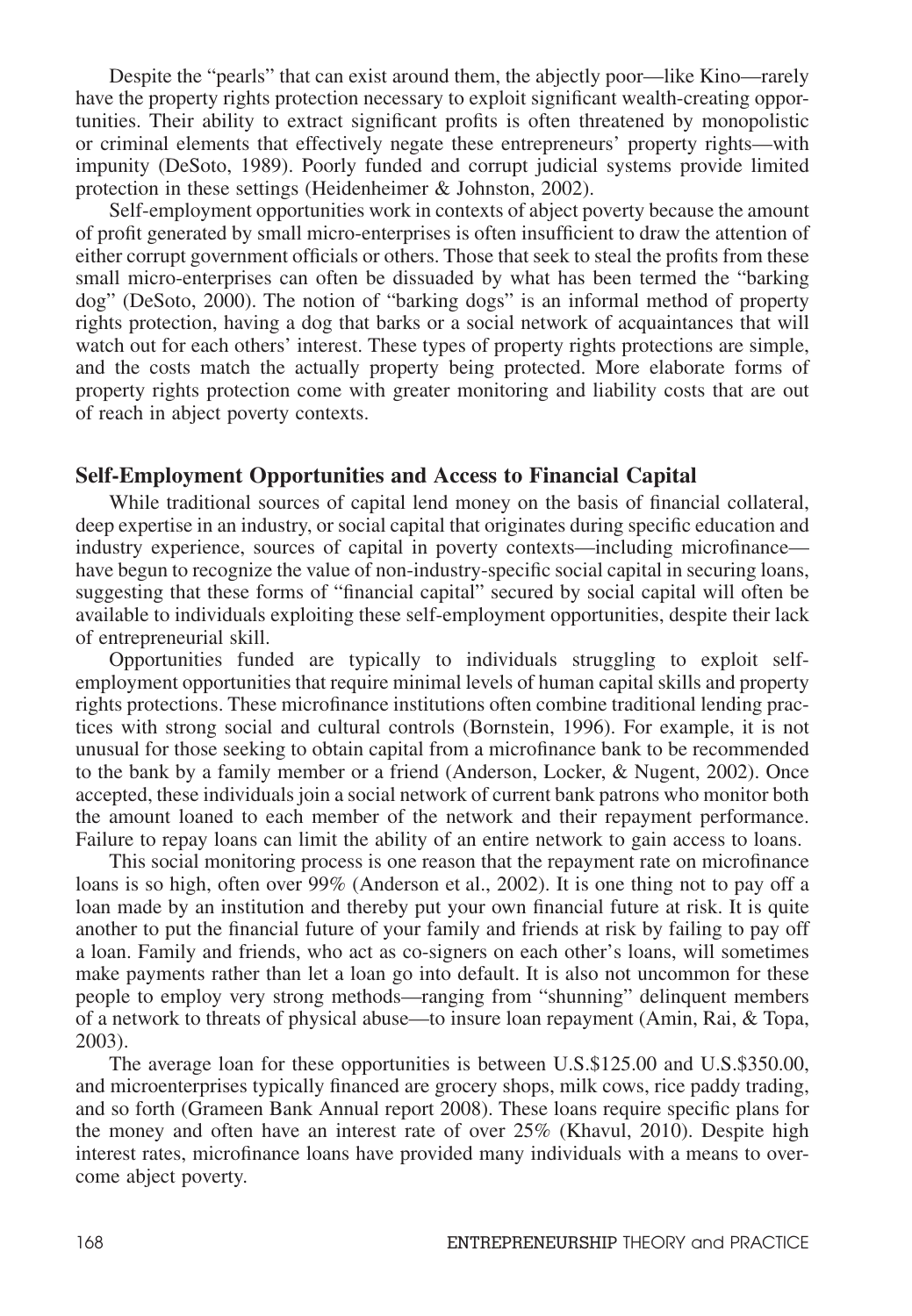While self-employment opportunities in abject poverty do offer hope to many individuals and require limited human capital, property rights protections, and financial capital, these self-employment opportunities are not without limitations.

# **Self-Employment Opportunities and Economic Growth**

Easily observable self-employment opportunities do have limitations. When individuals in abject poverty are able to exploit self-employment opportunities, typically it will only be because they require very limited amounts of human capital and financial capital, and thus are likely to have only limited return potential (Elahi & Danopoulos, 2004). These opportunities, while a learning situation, are typically not economically sustainable and being sole proprietorships do not have the impact on job creation that is ideal for economic growth.

When firms in a market share a common product and do not differ in terms of human capital requirements or do not require specific capabilities, there are limited barriers to entry or imitation. Microfinance loans often encourage many individuals to open firms that imitate other firms within the same market. Microfinance firms are unable to predict the equilibrium level of investment and for that reason overinvest in a particular opportunity—a phenomenon discussed in economics (Coase & Fowler, 1937). When there are no barriers to entry and little to no interfirm differences in a market, economic wealth is competed away until wealth is eliminated. In other words, microfinance loans enable virtually anyone to enter the market through the formation of an easily imitable business. This enables more firm entry into the market than is considered ideal in a perfectly competitive model and allows them to remain in the system by securing loans from microfinance institution that do not take into consideration the current level of competition (Kirzner, 1997). When barriers to entry are eliminated and easily imitated opportunities are exploited, supply begins to exceed demand, causing profits to decrease and thus limiting or eliminating wealth creation possibilities. In its simplest terms, when large numbers of women in a village sell goat's milk, the supply of milk goes up, demand for milk stays constant; the price of milk falls below the cost of production, and the goat gets eaten.

In a developed economy, individuals would have other jobs available to them after a failure. However, in abject poverty, individuals do not have alternative jobs, and in the case of failure, individuals have the microfinance debt to repay. Even successful individuals have done so at the cost of fierce competition and may have excess debt. Finally, since the failed competitors are trying to pay back their microfinance loan, these failed competitors do not have sufficient capital to be customers to the surviving firms. Borrowers even take out loans from other microfinance institutions to pay off the loans they already have. This scenario has led to massive defaults in one of India's largest states as reported in the *New York Times* (November 17, 2010):

"Durgamma a widow in an India state started with a 200 dollar loan but had to take out additional loans from other microfinance institutions to make payments on the high interest rates ending up with over 2,000 dollars in debt before she had to default" (Polgreen & Bajaj, 2010).

The story of Neth, a poor woman trying to overcome prostitution in Cambodia by opening a grocery shop also illustrates this principle.

"Armed with a micro-loan Neth opened a little grocery shop in her village. Initially, the shop did well and did a booming business since there were no other shops in the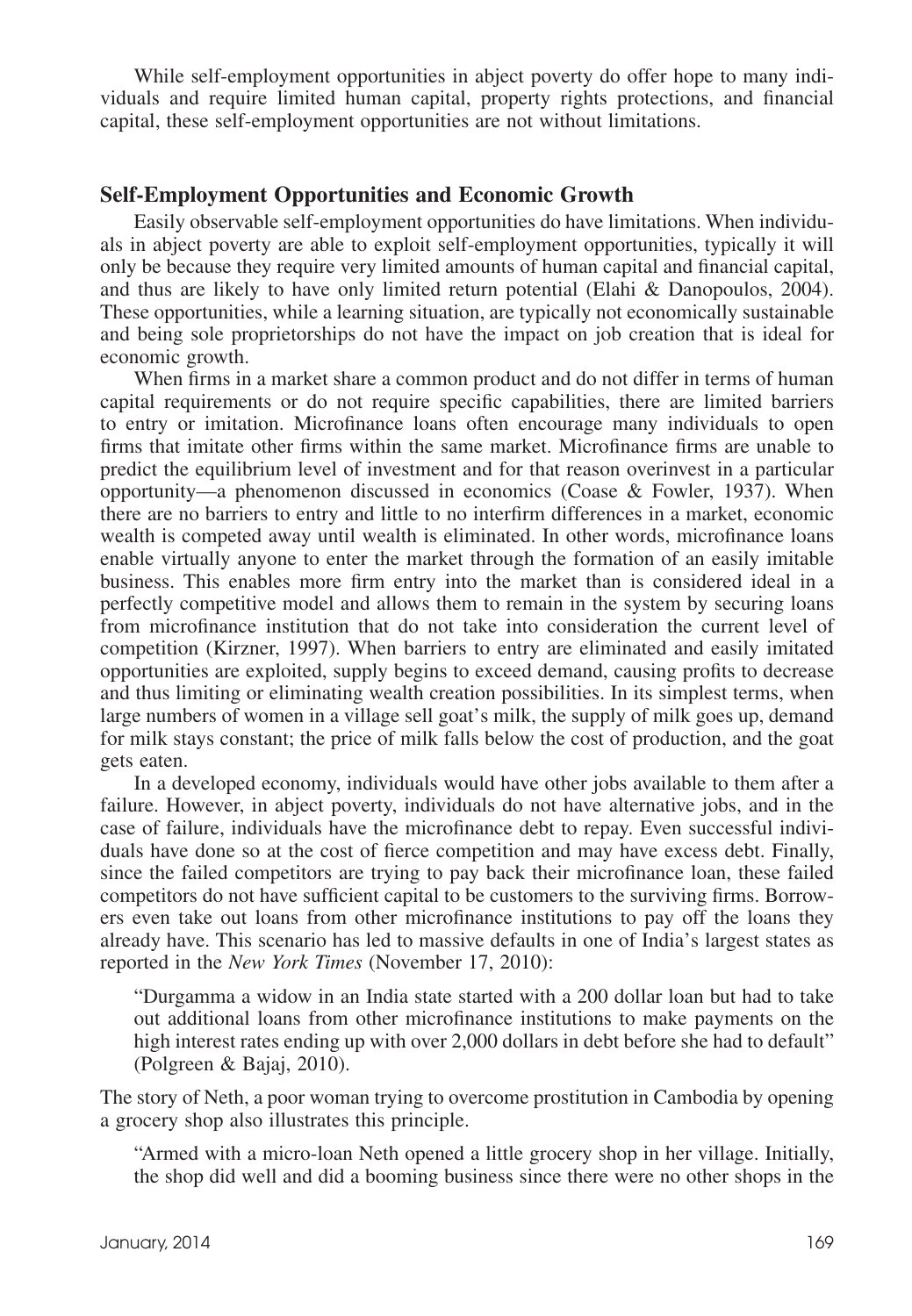village. But when other villagers saw Neth's business flourishing, they opened their own shops. Soon the village had a half-dozen shops and Neth found her sales faltering. Mortified that her capital was gone, Neth sought a job in the city." (Kristof & WuDunn, 2009)

# **Human Capital in Discovery Opportunities**

To exploit discovery opportunities, entrepreneurs take advantage of both general human capital—their education; their knowledge about how to plan, lead, organize, and control; and so forth—and specific knowledge they already possess about the industries and markets within which an opportunity is embedded (Shane, 2000).

The assumption of alertness is an important attribute of discovery opportunities, and financial capital without alertness can result in easily imitable opportunities in which profits are quickly competed away. As the discovery view of opportunities suggests, lots of opportunities exist in economies; if everyone can see these opportunities and all are sufficiently skilled to exploit these opportunities, it is difficult for anyone to generate profits beyond a very short term (Alvarez & Barney, 2007).

An example of a discovery opportunity in abject poverty that required alertness is that of a cockroach mechanic in the Ekurhuleni township of Daveyton, South Africa. Cockroach taxicabs are repurposed 1970s Chevrolets that had been originally used to tow caravans in South Africa. In the 1980s, when the Chevys became too old and expensive to repair, they were sold to eager taxi drivers in the township of Ekurhuleni. Formal taxi drivers from Cape Town would not go into the township of Ekurhuleni and thus the "cockroach taxis" provided a much-needed service to the villagers of Ekurhuleni. However, these taxis need frequent repair and service. An enterprising mechanic in the township started a repair and certification process for these cockroach taxis. This entrepreneur, Sibusiso, is a trained mechanic who was aware that in the formal market for taxis, there was a certification process assuring the reliability of the taxis. Sibusiso was alert to the opportunity of repairing and certifying the cockroaches due to his experience and training as a mechanic. Armed with this specific knowledge and human capital skills, he was able to start a profitable business and erect a barrier to entry. Without mechanic skills, it would be difficult to compete with Sibusiso.

Even if the abjectly poor are aware of wealth-generating discovery opportunities within the markets they populate, they will rarely be able to exploit these opportunities. The exploitation of discovery opportunities, and their associated processes, that have wealth-generating potential are often left to individuals who have developed human capital technical skills, business skills, and financial networks that can provide capital. This was the case of Sibusiso, who had a chance to gain training as a mechanic and work in a mechanic shop that was not in an abject poverty context.

The discovery opportunity exploited by Sibusiso required industry-specific knowledge that was not readily available to all individuals. Therefore, even if others noticed that Sibusiso was profitable, they could not easily imitate him because they lacked the specific human capital skills. This is not to say that the opportunity was inimitable; indeed, it could be imitated, but only by those with industry-specific knowledge. Sibusiso had a first mover advantage that would give him some time to erect other barriers to entry that would keep competitors from competing away his profits.

However, even though it appears that Sibusiso had a well-defined discovery opportunity, one that already existed in a different context, what is not acknowledged is that opportunities cannot be transferred across contexts without adapting the opportunity to the new context (Weick, 1995). This would suggest that opportunities in a new context must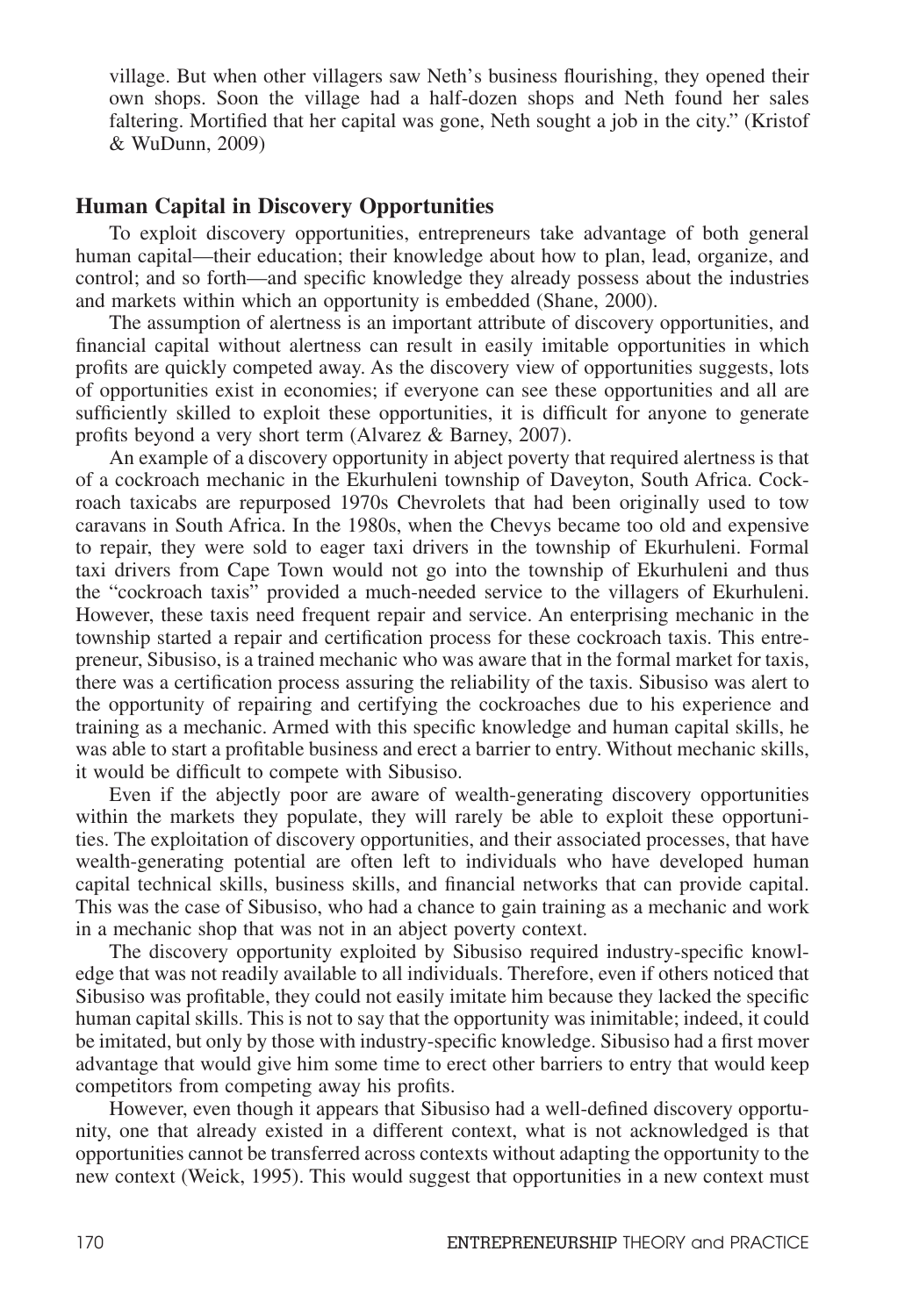be co-created even if the opportunity exists in another context. For example, Sibusiso must form contracts with taxi drivers for mechanic services in a context that is not accustomed to paying for reliable, safe, quality transportation. This is a value that Sibusiso will need to co-create with his customers in order for the opportunity to be valuable. While the taxi opportunity has many qualities of a discovery opportunity such as prior knowledge and alertness, Sibusiso will still need the creation skills of experimentation and learning to form this opportunity in a different context.

Still, Sibusiso is an exception, on many dimensions. While it should be noted that not everyone—even in developed economies—becomes a successful entrepreneur, Sibusiso had the advantage of having certain infrastructure that is not often available to many of the abjectly poor. For example, he was able to obtain training as a mechanic, there were a sufficient number of available cockroach cabs to profitably service, he was able to co-create a demand for quality that had not previously existed, and finally, he was able to keep his profit. A lack of property rights protection is one reason why the abjectly poor tend to remain abjectly poor.

# **Human Capital in Creation Opportunities**

Consider, for example, the relationship between human capital skills and resources and the formation of creation opportunities. As suggested in Table 1, individuals operating in conditions of abject poverty will generally have very low levels of human capital skills and resources. However, the formation processes of creation opportunities emphasize that entrepreneurs in this setting "begin where they are" when they form entrepreneurial opportunities. In the initial stages of forming this type of opportunity, there are small trial and error experiments that begin the process. The amount and type of human capital required is typically unknown; however, there is an assumed level of general human capital required.

The story of the goat is sad and frustrating, but all too common in the world of the poor. The story of Sibusiso is more inspiring. Perhaps the most inspiring story is that of Muhammed Yunus and his creation of the Grameen Bank. Muhammed did not intend to start a business, let alone an industry. However, inspired by the Bangladesh famine of 1974, he made a small loan of \$27 (856 taka) to a group of 42 families. Instead of being proud that he had helped these families in need, he instead felt shame that his society could not provide \$27 to 42 individuals to enable them to make a living. The next day, Muhammed went to a bank, and asked the bank to lend money to other villagers in abject poverty. "The bank manager's jaw fell open and he started to laugh . . . calling Muhammed an idealist" (Yunus, 1999, p. 52). Feeling as if he had no other recourse, Muhammed took out a personal loan lending the money to the villagers. He never intended to become a moneylender. Indeed, as Yunus states, "I did not know anything about how to run a bank for the poor so I had to learn everything from scratch" (p. 61). After frequent and drastic changes to his informal lending model, Muhammed grew Grameen Bank to an organization that employs over 25,000 people in Bangladesh and has dispersed more than \$9 billion in loans across 37 impoverished countries (Khavul, 2010). Muhammed Yunus and the formation of Grameen Bank is an example of a creation opportunity.

Entrepreneurs forming and exploiting creation opportunities will need a variety of more general human capital skills—including planning, leading, organizing, and controlling skills. These nonopportunity-specific skills are often developed through the opportunity creation process, although some level of these skills often needs to exist before the creation process can even begin. The poor might have already gained these skills in several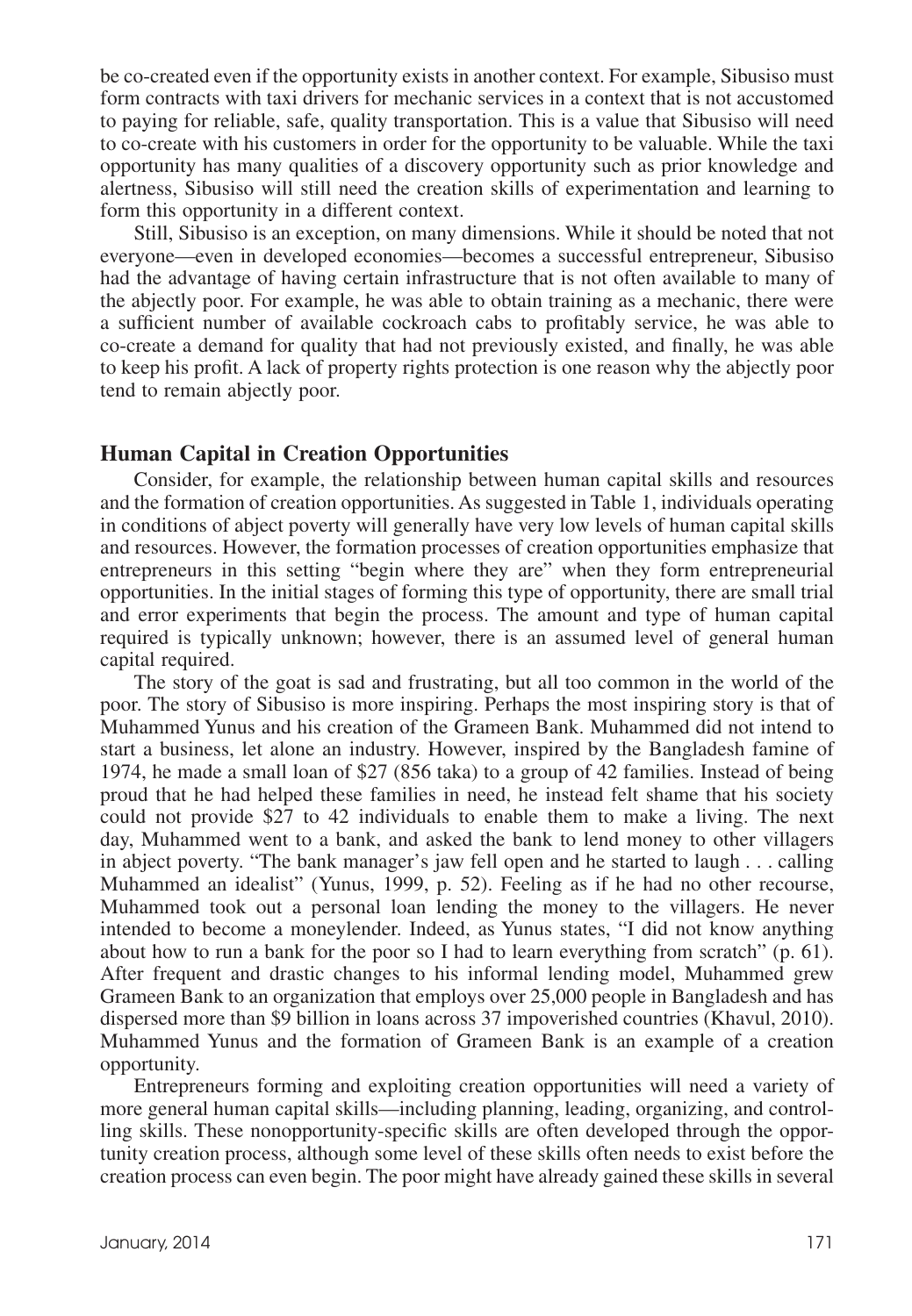ways. They may have previously exploited a self-employment opportunity. Another possibility is that they may have participated in their communities by helping build infrastructure projects during which they acquired many needed skills (Peredo & Chrisman, 2006).

In these creation settings, as entrepreneurs test successive hypotheses about what does and does not constitute an opportunity, they learn a great deal about the skills that are required to exploit these particular opportunities. This path-dependent learning process (Argote, 1999; Arthur, 1989) generates skills and resources that entrepreneurs may not have possessed, *ex ante*, and skills and resources that entrepreneurs may not have known were going to be valuable, *ex post*, in exploiting the opportunities they ended up creating.

# **Property Rights in Discovery Opportunities**

Poorly enforced property rights are particularly important for the abjectly poor seeking to exploit discovery opportunities. Because discovery opportunities are formed by exogenous shocks to pre-existing markets, information about these opportunities may diffuse rapidly among potential entrepreneurs. This is why moving rapidly to exploit discovery opportunities is so important, even in developed markets (Alvarez & Barney, 2008).

However, moving rapidly to exploit these opportunities is of limited value if secure property rights with regard to these opportunities do not exist (Lieberman & Montgomery, 1988). Without secure property rights, first movers only reduce the search costs of later movers who appropriate the profits that, if secure property rights did exist, would have gone to the entrepreneurs (Lieberman & Montgomery).

Despite the discovery opportunities that can exist around them, the abjectly poor often do not have the infrastructure required to exploit discovery opportunities. If they are able to understand the wealth-generating potential of these discovery opportunities, their ability to extract profits is often threatened by monopolistic or criminal elements that effectively negate these entrepreneurs' property rights—with impunity (DeSoto, 1989). Poorly funded and corrupt judicial systems provide limited protection in these settings (Heidenheimer & Johnston, 2002).

## **Property Rights in Creation Opportunities**

Property rights can be secured in at least two ways. First, property rights can be secured as a matter of law (DeSoto, 1989). Firms can file for patents and can register trademarks, and any patent or trademark infringements can be challenged in a court of law. Individuals and firms can hold title to real assets and buy and sell them accordingly. Again, any disputes with regard to ownership claims can be settled in the courts (North, 1990).

However, in practice, this legal approach to securing property rights has some important limitations. While it can be very efficient and effective when there are no disputes with regard to who owns which property rights, the costs when disputes emerge about these rights can be substantial. It is decidedly true in conditions of abject poverty, where individuals have neither the means nor the skills needed to secure their property rights through the legal system.

In these settings, how then are property rights secured? This is a difficult challenge for those exploiting discovery opportunities, since without secure property rights, it will be difficult to appropriate much of the profit associated with exploiting a discovery opportunity. However, for creation opportunities, the learning by doing that enables individuals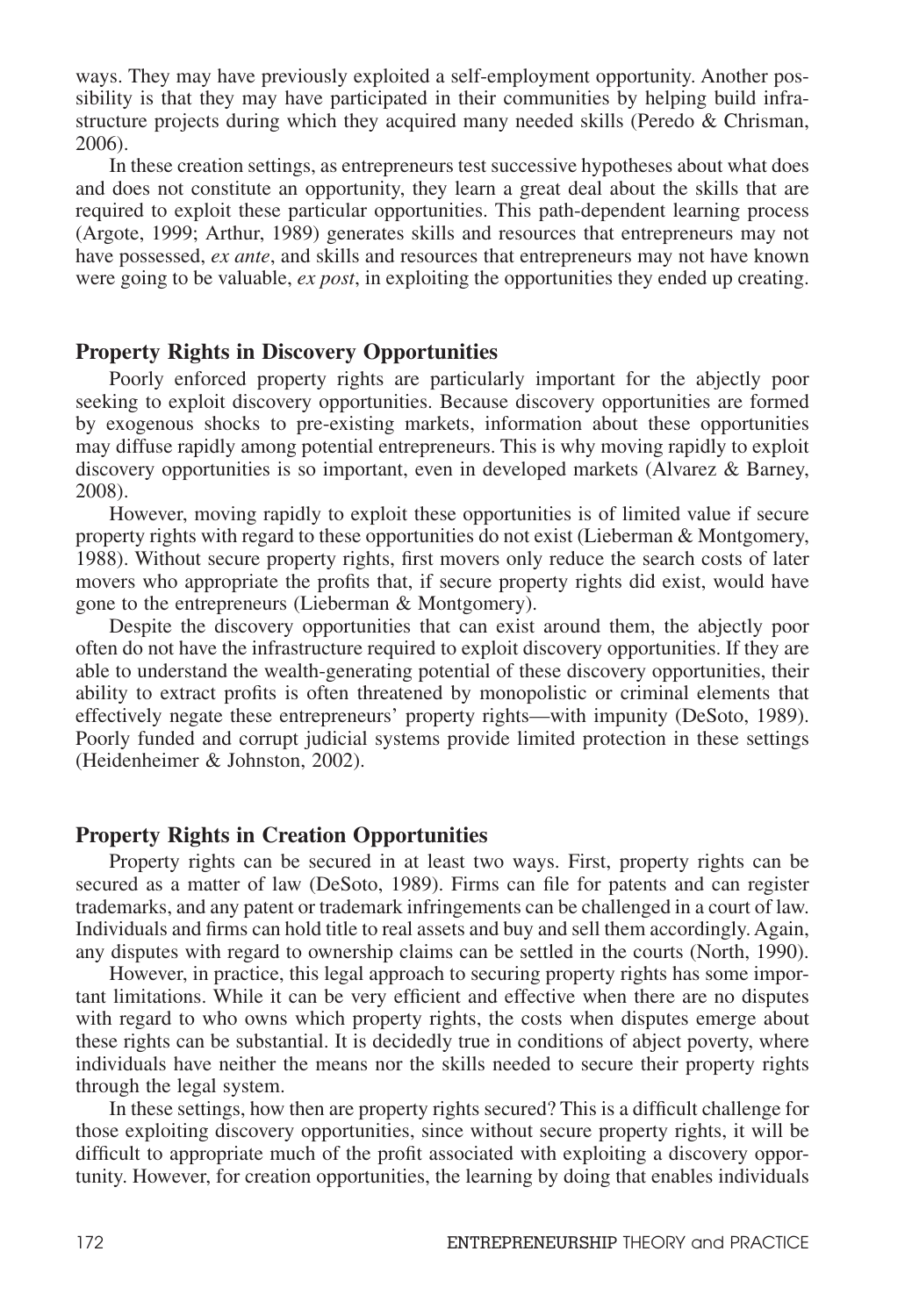to form, and ultimately, exploit creation opportunities can also secure an entrepreneur's property rights with regard to these opportunities. Learning by doing can sometimes result in causal ambiguity between an entrepreneur and those looking to appropriate their property rights (Barney, 1991).

Under conditions of causal ambiguity, would-be usurpers may have challenges understanding what it is that an entrepreneur is doing to exploit an opportunity. Without this knowledge, it is relatively more difficult to appropriate opportunities that were originally developed by an entrepreneur (Alvarez & Barney, 2004). In this sense, rather than a patent, trademark, or registered title, it is the specific knowledge developed by the entrepreneur through the process of forming a creation opportunity that secures the property rights of that entrepreneur (Arthur, 1989). Indeed, as in the example of the Grameen Bank, imitators have since struggled to replicate the successful Grameen model with little success being forced to come up with their own lending models (Yunus, 1999).

A strong social network may also play a role in creating this casually ambiguous protection. These strong social networks are common among the abjectly poor. Individuals that form and then successfully exploit creation opportunities must build skills and resources that previously might not have existed while co-creating the opportunity by forming the social context together with other individuals in that context. These socially constructed opportunities are the result of several iterative actions and reactions between the entrepreneur and their social environment. The co-evolved opportunity is by definition embedded within the community and the social networks within the community (Garud  $\&$ Karnoe, 2003).

#### **Financial Capital in Discovery Opportunities**

Entrepreneurs in this view gain access to the capital they need to exploit these opportunities from banks, venture capitalists, and other formal sources of capital by providing information about the potential value of an opportunity (Bhide, 1992). They typically rely on well-established economic infrastructure to gain access to critical raw materials and markets (Foss & Foss, 2005) together with well-defined property rights (Alvarez & Parker, 2009) and well-regulated contract law (Foss & Foss) to generate and appropriate the economic profits associated with exploiting an opportunity.

Ironically, the people who engage in exploiting wealth-creating discovery opportunities are rarely the abjectly poor—they are simply not in a position to exploit discovery opportunities that might form in these markets. Even our previous example of Sibusiso was not abjectly poor—he was poor and had the advantages of education and given the nature of his business could get a loan that was larger than a microloan. The abjectly poor typically do not have the human capital and limited access to the financial assets needed to exploit these opportunities (DeSoto, 2000; Peredo & Chrisman, 2006). Moreover, because they are poor, they have few financial resources to draw on. The financial resources available such as microfinance have not been traditionally designed to exploit wealth-generating discovery opportunities

The need for human capital, property rights protection, and financial capital for the identification and exploitation of discovery opportunities on one hand and the lack of these attributes in abject poverty contexts on the other hand underscores the difficulties of economic growth in abject poverty. While discovery opportunities have a greater potential for economic impact than self-employment opportunities, they are also more difficult to exploit in poverty contexts. The acknowledgement of the potential and difficulties of discovery opportunities in abject poverty allows for more understanding of what might be required in abject poverty for greater economic growth. Perhaps one of the most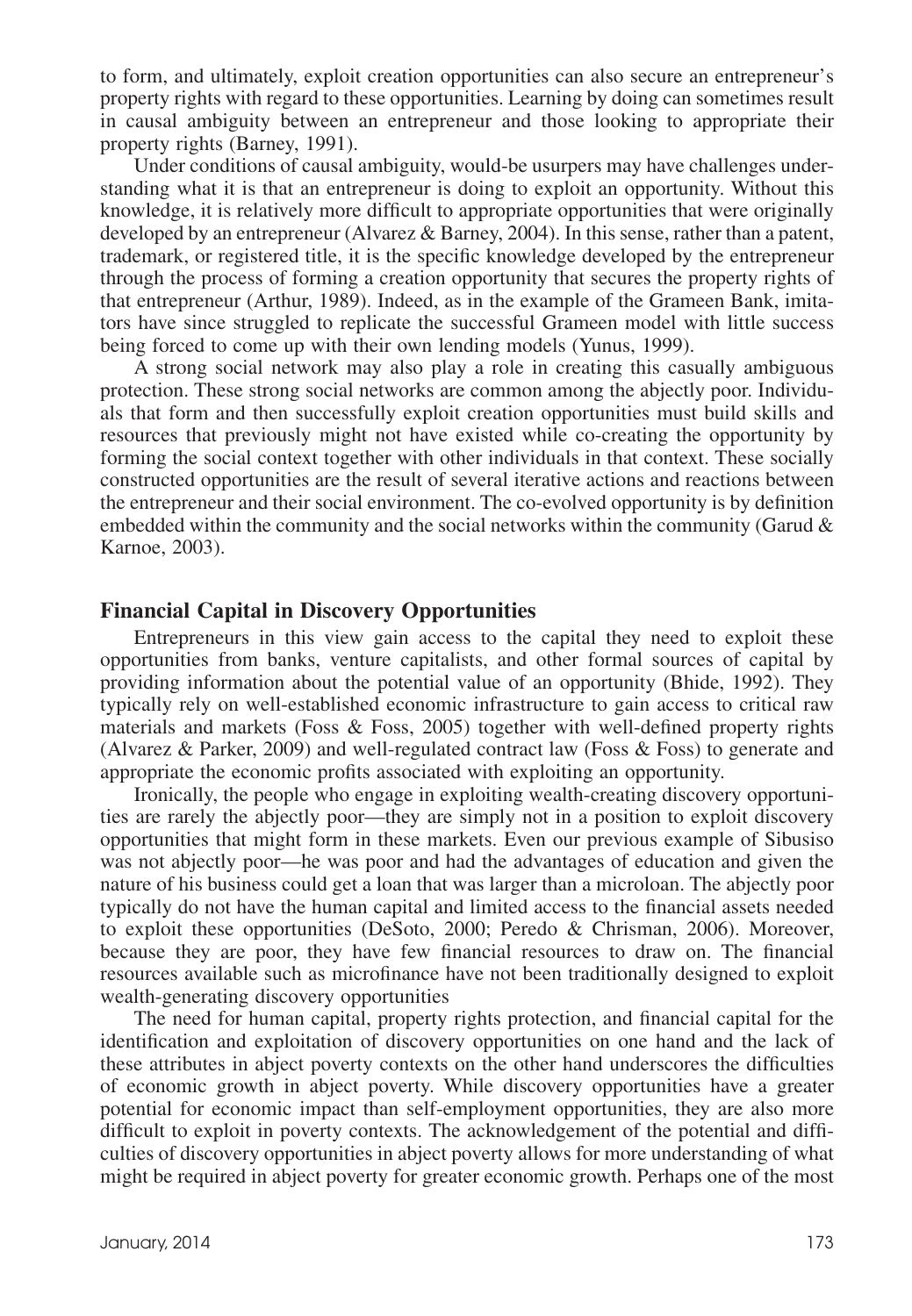important roles of those who seek to promote economic growth is to build the specific types of human capital skills, property rights protections, and have sufficient financial capital that at least an important portion of the opportunities in an economy are discovery wealth-creating opportunities.

# **Financial Capital and Creation Opportunities**

While creation opportunities provide a way to get around some of the traditional challenges in abject poverty, one challenge it does not circumvent is financial capital. As has already been observed, contexts of abject poverty are characterized by limited access to traditional sources of capital. However, even in developed contexts, creation opportunities are often not funded by traditional external sources of capital—including banks and venture capital firms (Bhide, 1992; Christensen et al., 2004). In these conditions, the problem facing sources of capital are not information asymmetries that "alert" entrepreneurs can explain to obtain funding. In creation settings, the lack of information is not a matter of search; it is that the information does not yet exist since the entrepreneur has not yet acted. Entrepreneurs often cannot explain to outside capital sources the nature of the opportunities they are going to exploit because they do not know this nature themselves.

In a creation setting, it is also not possible for entrepreneurs to effectively calculate the opportunity costs associated with their actions. Instead of opportunity costs, creation theory suggests that entrepreneurs use the concept of "affordable loss" to judge the downside associated with engaging in entrepreneurial actions (Sarasvathy, 2001). An affordable loss is simply that value, both economic and personal, that potential entrepreneurs are willing to forgo if the actions they engage in happen to not lead to actual opportunities to produce new products or services. In this context, an entrepreneur engages in entrepreneurial actions when the total losses that can be created by such activities are not too large. According to creation theory, the potential gains from these activities—gains that cannot be anticipated even probabilistically—do not play a major role in deciding whether or not to engage in entrepreneurial actions.

"Bootstrapping" is likely to be a much more common way to finance activities taking place under creation conditions. In "bootstrapping," entrepreneurs finance activities from their own wealth, or from the wealth of those closely associated with them the triumvirate of "friends, family, and fools" (Bhide, 1992). These three "F's" (friends, family, and founders) are patient capital that are also forgiving should all of the capital be lost. These sources of capital invest in the entrepreneur—his or her character, ability to learn, flexibility, and creativity—not in a particular business opportunity an entrepreneur plans to exploit. However, in poverty contexts, the three "F's" often do not have the money to fund opportunities with uncertain outcomes and typically certain losses.

Microfinance was not designed to address the funding problems of creation opportunities. Microfinance was designed to be a source of capital in which entrepreneurs without credit worthiness in the traditional sense could substitute social capital to obtain financing for opportunities that are limited in terms of business scope. When traditional forms of financing are not available to entrepreneurs in abject poverty, microfinance would fill the void. However, as already observed, the micro-loans are both small and limit the opportunities that entrepreneurs can pursue. While not all creation opportunities require high levels of financing, they do require flexibility about the opportunity and the willingness to lose the investment.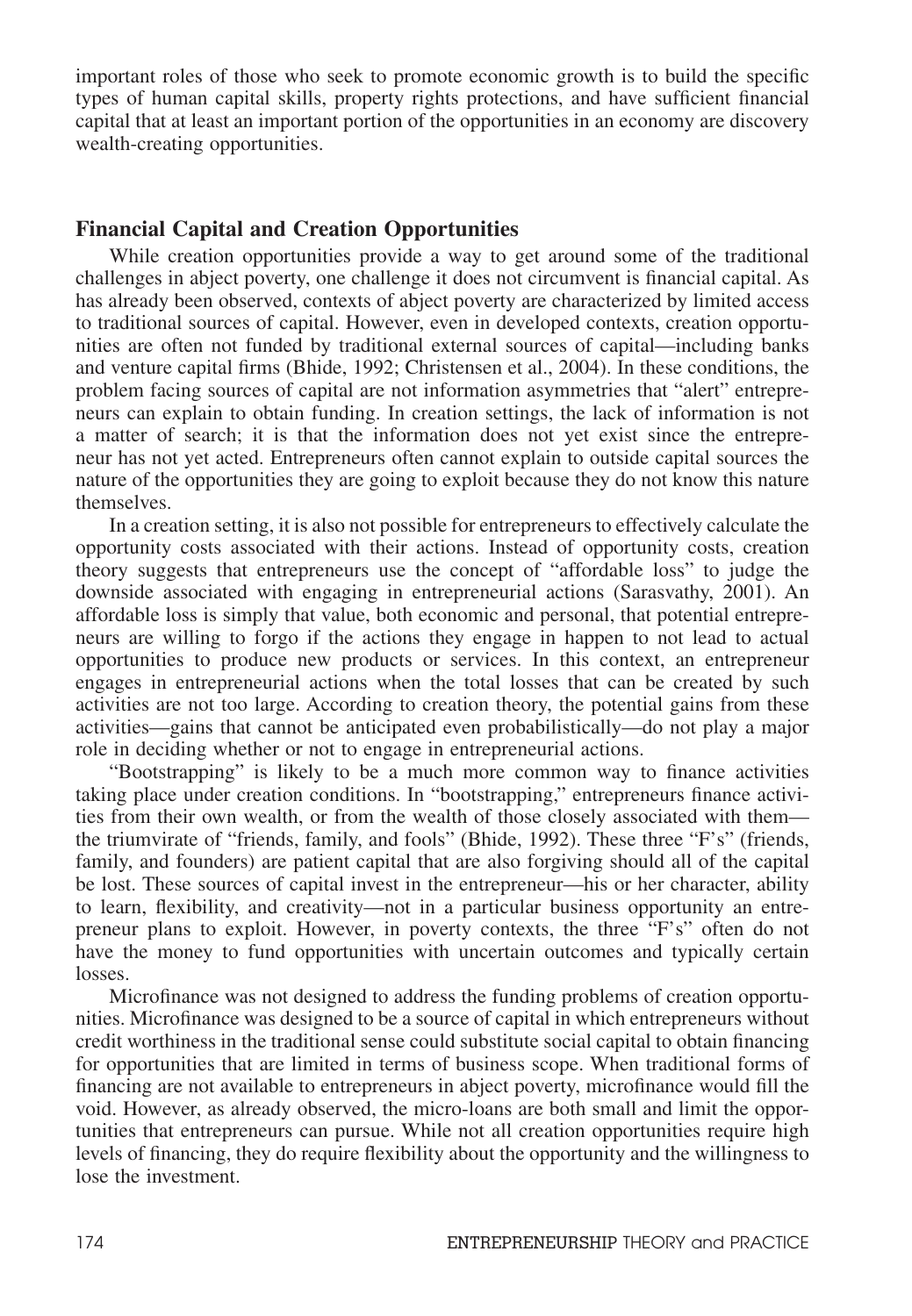|                                 | Replication                                                                                                                                       | Discovery                                                                                                                                                                   | Creation                                                                                                                                                                                                                                                                                 |
|---------------------------------|---------------------------------------------------------------------------------------------------------------------------------------------------|-----------------------------------------------------------------------------------------------------------------------------------------------------------------------------|------------------------------------------------------------------------------------------------------------------------------------------------------------------------------------------------------------------------------------------------------------------------------------------|
| Human capital                   | Low levels or nonexistent levels of<br>education, entrepreneurial<br>experience, or specific industry<br>experience                               | Discovery opportunities in these<br>require alertness a form of<br>human capital that requires<br>specific education and industry<br>experience                             | Skills and human capital are<br>initially general and further<br>developed as a result of the<br>creation process creating a<br>barrier to imitation by virtue<br>of causal ambiguity                                                                                                    |
| Sources of<br>financial capital | Limited typically to microfinance<br>and informal sources of funding<br>such as the family, friends, loan<br>sharks, or nefarious groups          | Need some savings or family<br>members with savings,<br>potentially could get a formal<br>loan more likely to finance a<br>discovery opportunity                            | Microfinance is less likely to<br>finance a creation opportunity,<br>friends and family would be<br>the usual source but in abject<br>poverty, these sources lack the<br>funds; possible solutions include<br>foundations adapting to include<br>financing for creation<br>opportunities |
| Property rights<br>protection   | Weak enforcement of property<br>rights or lack of formal property<br>rights, notions of informal<br>property rights such as<br>"squatters" rights | Vague property rights make fixed<br>long-term plans difficult,<br>encouraging ventures requiring<br>little or no property and<br>consequently lower capital<br>requirements | The flexibility and frequent<br>changes inherent in creation<br>opportunities make uncertain<br>property rights less of a<br>challenge as causal ambiguity<br>creates informal property rights                                                                                           |
| Enforcement of<br>contract law  | Contract laws are weakly defined<br>or poorly enforced informally<br>defined through group norms,<br>customs, and individual power<br>positions   | Social capital and informal norms<br>become important for the<br>purpose of contract enforcement                                                                            | The flexibility and frequent<br>changes inherent in creation<br>opportunities make poorly<br>enforced contract law less<br>of a challenge                                                                                                                                                |

# Comparison of Opportunities in Conditions of Abject Poverty

If microfinance loans are not designed to enable discovery or creation opportunities, and friends and family do not have the ability or wherewithal to fund these opportunities, where do individuals in abject poverty find the patient capital to fund wealth-creating opportunities? (See Table 4.)

In 1995, Harish Hande started a solar energy business in Karnataka, India with a loan from a foundation of 250,000 rupees—approximately U.S.\$5,000. Frustrated with the lack of electricity in rural India, where even the most basic lightbulbs were not available, Hande sought to bring light to Karnataka. Lacking the necessary power lines to transfer electricity, an alternative infrastructure was required. Solar panels became the solution. In the early days of his business, Hande lost money. Indeed, there were days that Hande did not even have bus money, and it was not until 2000 that he broke even (Sen, 2008).

Today, Hande is a great success and is touted as a savant social entrepreneur. Even though Hande only needed a relatively small amount of capital, the opportunity was not fundable in local markets and was too large for microfinance. Hande had to go to a foundation that was willing to give him capital, knowing in advance that Hande might not succeed and that he might not pay the money back.

A solution like this blends the local expertise of the entrepreneur and fulfills the mission of the foundations to fund poverty alleviation. Foundations can greatly enhance the prospects of those entrepreneurs in poverty contexts, both those exploiting discovery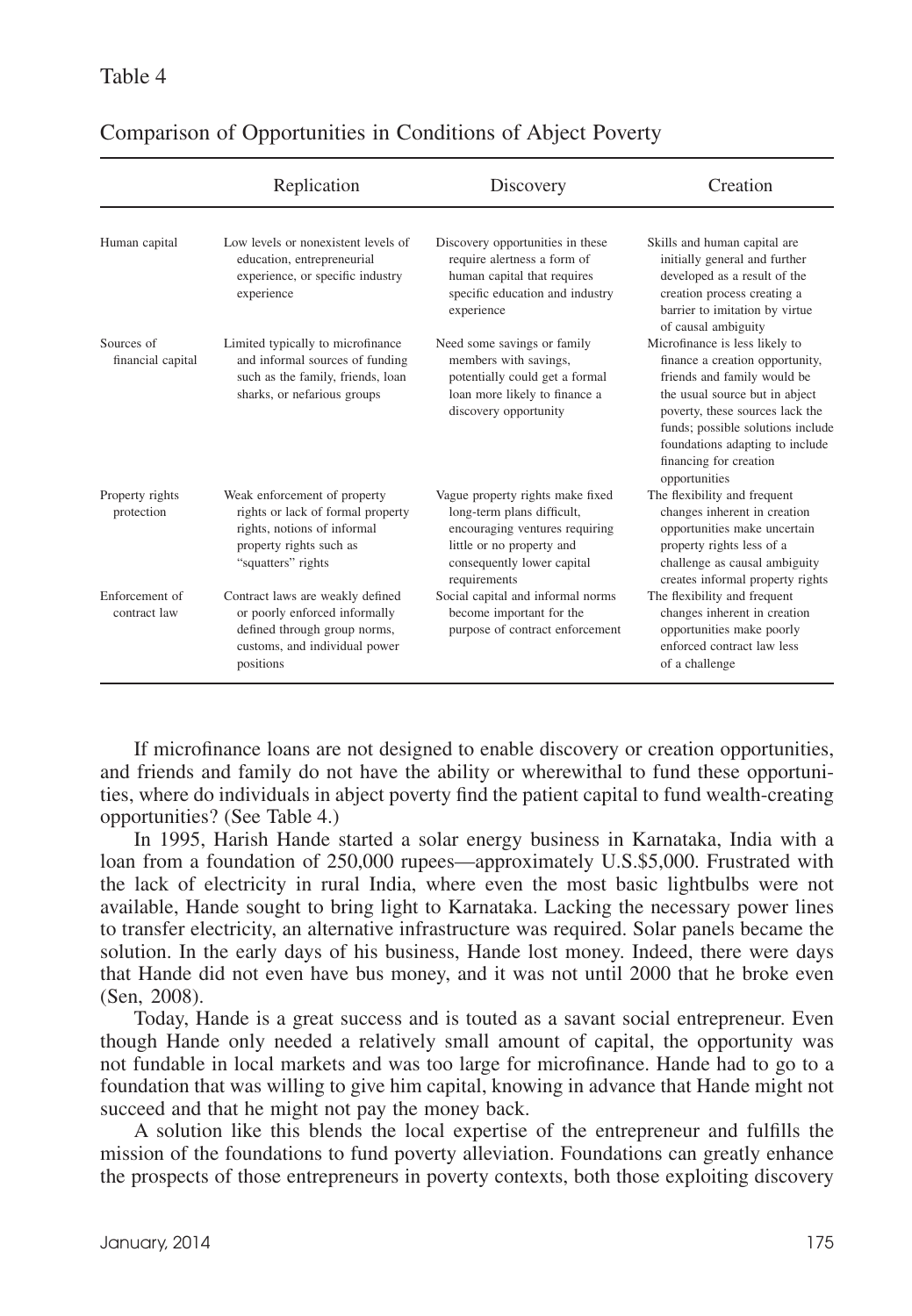opportunities and creation opportunities. This help is by both providing access to financial capital and collaboratively, with the community, helping to build infrastructure. Foundations can also help the community to learn negotiation skills, among themselves and with potential outside buyers and distributors. If all else fails, foundations might even have enough "clout" to ensure that outsiders treat the community fairly until the community builds enough of its own power.

## **Discussion**

This paper began with a deceptively simple question; are simple investments in human capital, property rights protections, and financial capital—without taking into consideration opportunity type—enough to foster the kind of entrepreneurship that is a source of economic growth? Building on the widely held assumption that entrepreneurship can lead to economic growth (Schumpeter, 1934), this paper examines the likelihood that those living in abject poverty will be able to form and exploit different types of entrepreneurial opportunities—self-employment, discovery opportunities, and creation opportunities. It concludes that all three types of opportunities are possible in abjectly poor settings. However, an overinvestment in microfinance and thus self-employment opportunities may have limited the investment in other opportunity types. The microfinanced selfemployment opportunities are easily observable marginal opportunities that may yield marginal profits but are subject to imitation and often quickly replicated until profits are competed away. A more balanced approach to the types of opportunities encouraged in these settings—such as discovery and creation opportunities—may lead to more stable long-term economic growth.

What implications does this conclusion have for those interested in reducing abject poverty? The answer to this question turns on important differences between policies designed to encourage economic growth vs. subsistence self-employment opportunities. It turns out that many of the efforts—by governments, NGOs, and international growth agencies—have focused more on nurturing opportunities with little wealth creation potential in abjectly poor settings and, perhaps unintentionally, discouraging opportunities that require sophisticated levels of human capital, property rights protection, and financial capital such as discovery and creation. The effect is that individuals who exploit easily observable opportunities may move from abject poverty to poverty only to be trapped in poverty.

Even the poor with little to no skill can articulate a need for their product. Community individuals and outside foundations who finance microfinance loans can easily understand these products. This is consistent with Western ideals of business planning—plans that work when there is a well-specified market or need. Moreover, these self-employment opportunities seem so obvious that they are thought to have a low failure rate. Certainly, these are not high risk or uncertain opportunities. However, as this paper has shown, low wealth creation potential does indeed have its own type of failure. Moreover, when the downside range of failure is limited, so too is the upside range of potential success. While these self-employment opportunities are not totally without merit, what is still lacking is a bottom up entrepreneurial solution that may increase productivity and innovation generating growth and wealth that ultimately may be sustainable (Aghion & Armendariz de Aghion, 2004). What is still lacking is the understanding that connects how entrepreneurship—and specifically the formation of different types of opportunities transforms and leads to economic development.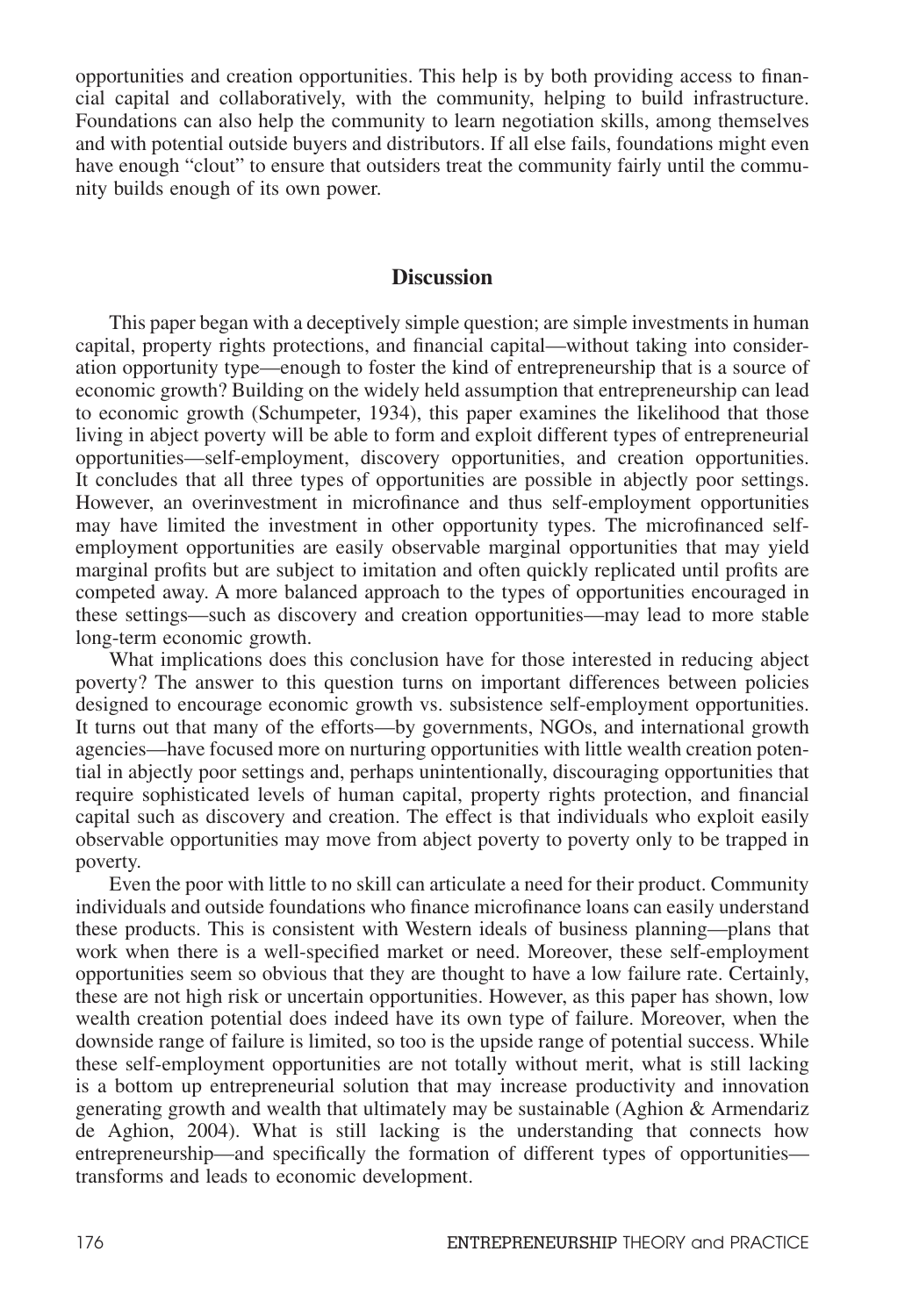# **Future Research Opportunities for International Entrepreneurship Scholars**

To say that economic growth enables the formation of entrepreneurial opportunities is to state the obvious. To state that changes in demand may encourage the formation of opportunities is well studied. Perhaps a more fundamental question to the study of entrepreneurship is how does the formation of opportunities create new demand, and thus, result in new markets and more entrepreneurial opportunities? Differences between how entrepreneurial opportunity types are formed and exploited have primarily been examined in developed economies. In developed contexts, entrepreneurs forming and exploiting discovery and creation opportunities are able to do so within the context of a welldeveloped economic infrastructure, with defined and enforced property rights, sophisticated financial markets, and developed human capital.

The institutional characteristics of property rights, financial capital, and human capital are the attributes of a developed economy. While many theorists have suggested that institutions are the cause of entrepreneurial activity, a more nuanced perspective might be that institutions are not the cause of entrepreneurial activity but the effect of such activity. At the very least, institutions and entrepreneurial activity co-create in an iterative fashion. Institutional characteristics of developed economies enable entrepreneurs to generate and appropriate any economic profits that may be associated with exploiting entrepreneurial opportunities (DeSoto, 2000; North, 1990). However, often in less developed economies, entrepreneurs must rely more on the attributes of the opportunity to provide protection against imitation, but also appropriation by others that have not formed and exploited the opportunity. Perhaps the field of entrepreneurship can learn much from international entrepreneurship by understanding how opportunities are formed, exploited, and even more important, how they evolve in a co-created manner across international boundaries.

A second area of inquiry elucidated by this paper is the role of institutions themselves. Certainly, there has been much written about opportunities embedded within institutional context. However, less work has focused on how as entrepreneurs act to form opportunities they sometimes co-create institutions in the process. Two areas that may be informed by viewing institutions as being co-created as a result of the opportunity formation process are financial institutions and firms.

# **Funding for Entrepreneurship**

This paper has argued that the self-employment opportunities that are funded using microfinance are insufficient for economic growth. The paper then illustrates the use of foundation financing as a potential source of patient capital. However, there are at least two other forms of financing that have not been described in this paper, diasporas and foreign direct investment.

Diasporas, defined as the migration and settlement of people away from a homeland (Safran, 1991), have been understudied in entrepreneurship as potential patient capital for co-created opportunities in developing contexts. Total remittance transfers sent by immigrants across the globe from the United States to relatives are estimated to be between \$50 billion and \$100 billion.<sup>7</sup> Since 1990, remittances sent home have been greater than the equivalent of the U.S. government's foreign aid budget (Yang, 2011). According to the

<sup>7.</sup> Bureau of Economic Analysis and World Bank reported in *New York Times*, April 27, 2013.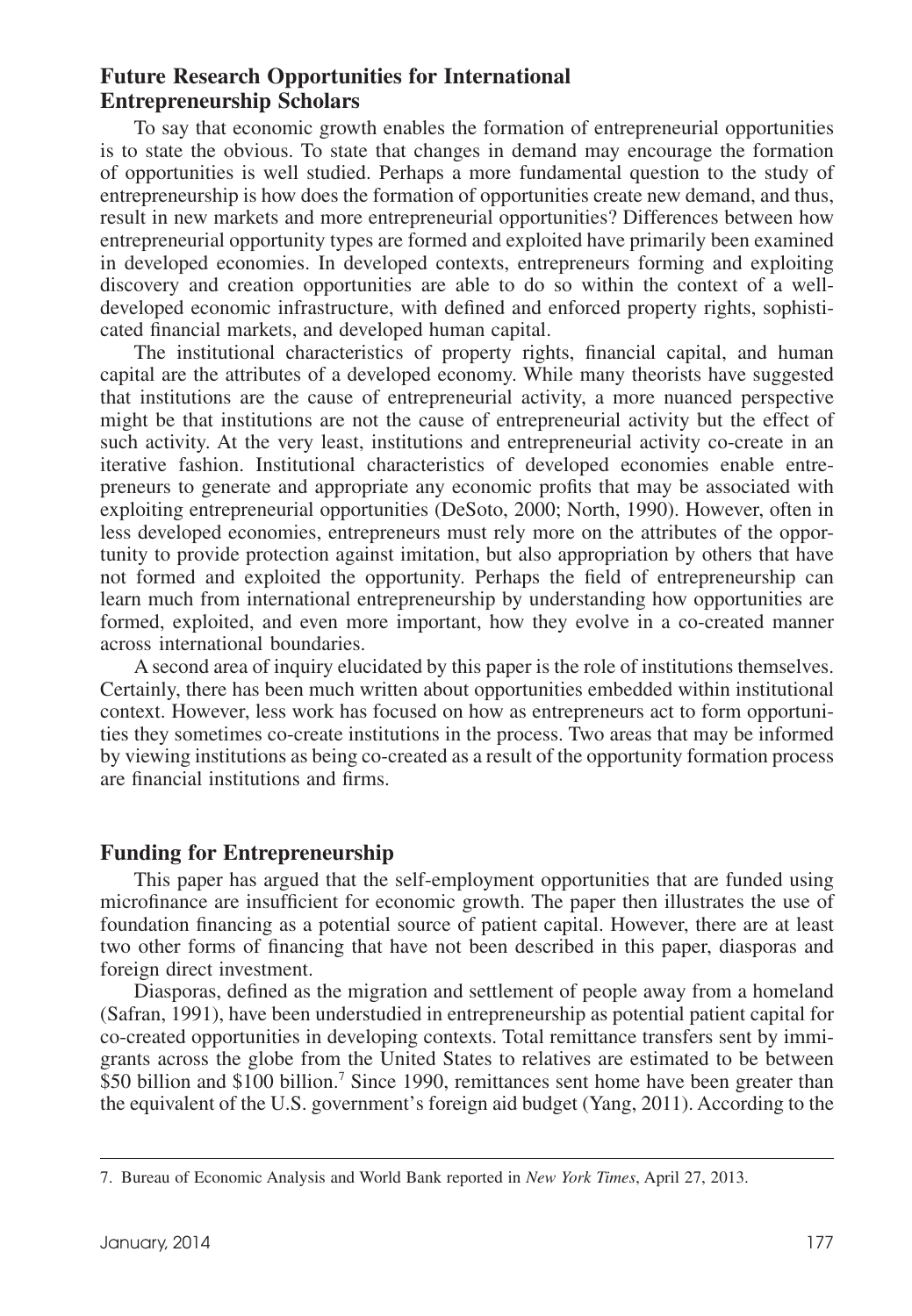Center for Global Development, "Remittances may well be the best single way to foment development."8

In the case of Cuba, Cubans that have immigrated to the United States supply relatives still in Cuba with cash and resources to start businesses. Some of these entrepreneurial businesses are doing well enough now that money is going back to the original funders.<sup>9</sup> This is a phenomenon that is yet to be acknowledged much less studied.

Questions such as how do diaspora remittances affect the discourse of the recipients and does this discourse influence the types of opportunities pursued have not been studied. Do these remittances and ensuing discourse provide local entrepreneurs with a broader window into entrepreneurship and thus the types of opportunities pursued are more wealth creating? Also, if relatives invest in opportunities through their remittances, are they earning a return on their money either through ownership or interest payments? Are the diaspora planning to return to their home country and using remittances as an investment to ensure income at a later date? These are underinvestigated questions.

Foreign direct investment, an investment made in a country by a foreign person or organization, has also received less attention in the entrepreneurship literature. While foreign direct investment has been extensively researched in the international business literature, it has been less examined in the entrepreneurship literature. Given the amount and role of foreign direct investment in developing countries, it is particularly curious that there has been a paucity of research connecting entrepreneurship, foreign direct investment, and economic growth.

Perhaps even more glaring is the lack of research on entrepreneurship, foreign direct investment, and industrialization. Studies of successful export industries in developing economies have found that industry origins stemmed from pioneering firms whose founders and workers were trained by foreign agents (Rhee & Belot, 1990). For example, in Bangladesh, the garment industry can be traced to Desh Garments founded in 1978 whose 126 workers were trained for 6 months through a technical partnership with Daewoo, a South Korean firm (Mostafa & Klepper, 2013). These workers were able to gain human capital in the form of tacit knowledge about production processes in the garment industry. As Desh grew, more employees acquired the needed human capital skills to start their own entrepreneurial firms, and by 1988, there were 664 garment producers and today over 4,500, which can be traced to the pioneering Desh firm (Mostafa & Klepper). Bangladesh is one of the world's largest exporters of textiles today, and foreign aid did not account for this industrial growth, however foreign direct investment coupled with profit seeking entrepreneurs did.

#### **Theory of the Firm**

The theory of the multinational enterprise and foreign direct investment build on the hegemony of transactions cost economics (Buckley & Casson, 1976). However, beyond the contributions of Buckley and Casson, limited progress has been made on the theory of the multinational firm and foreign direct investment (Pitelis & Teece, 2010). Incorporating entrepreneurial co-creation—the desire of entrepreneurs to create and appropriate value by starting and organizing firms that co-create cross-border markets, influence and involve stakeholders, and shape uncertain contexts—into the theory of the firm can form the basis of a new theory of the firm (Alvarez & Barney, 2005). Incorporating entrepreneurial

<sup>8.</sup> Ibid.

<sup>9.</sup> Field notes taken by Sharon Alvarez, May and December 2011.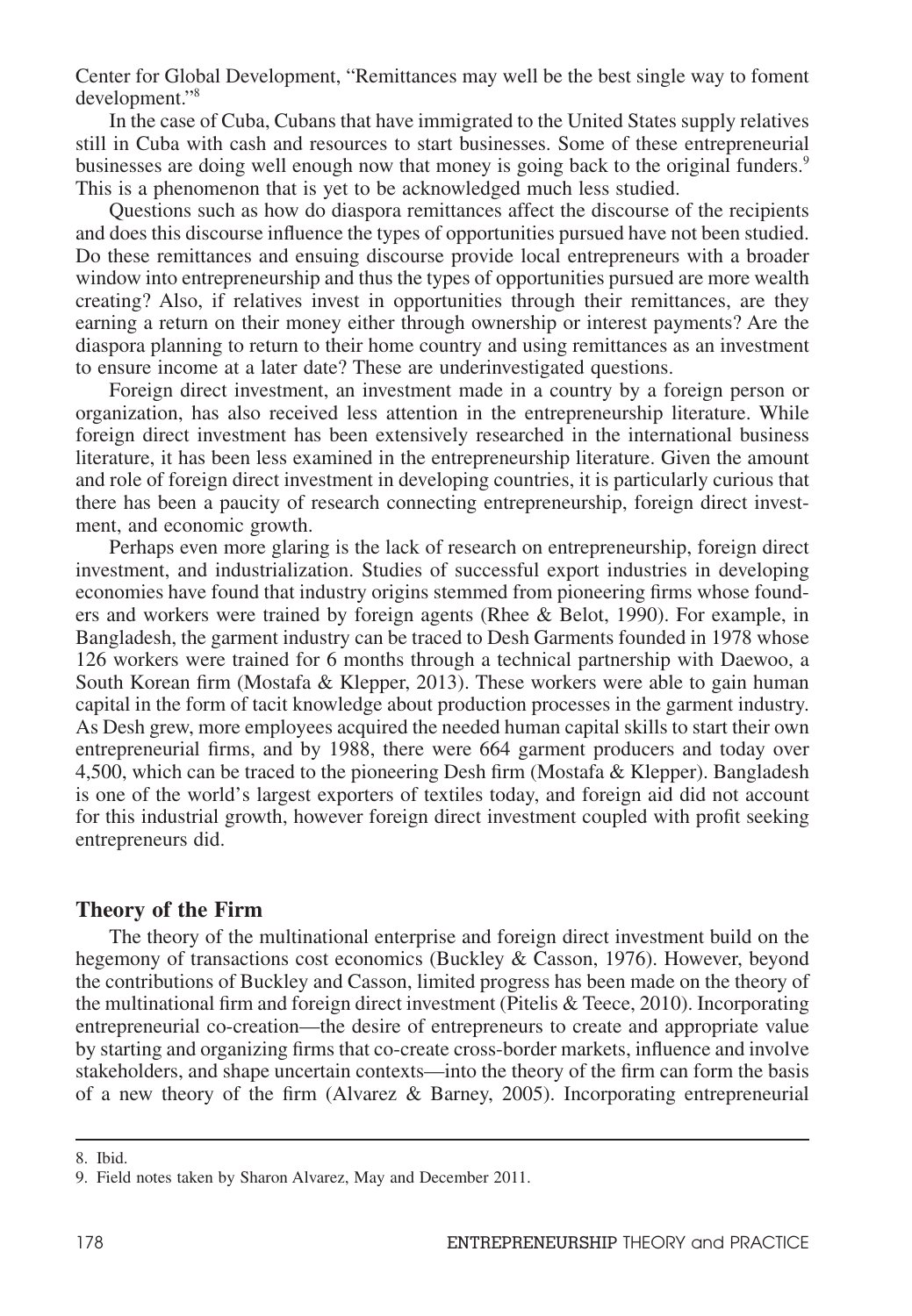co-creation can help the theory of the firm move from an "economic based paradigm toward a multidisciplinary perspective that is richer in descriptive content and stronger in predicative power" (Pitelis & Teece, p. 1248).

The economic view of the firm takes entrepreneurship as exogenous to its models, and knowledge is assumed to exist—although it is asymmetric, and transferred at low cost and without friction (Barney & Ouchi, 1986). Acknowledging that entrepreneurship is endogenous to the firm and that entrepreneurs must often make decisions about how firms are organized before it is clear that there is even a market the co-creation of value becomes central to the theory of the firm. By assuming conditions of uncertainty and knowledge that has yet to be created, scholars can explore more fundamental issues of firm and market origins. The case of entrepreneurs forming firms that co-create value across borders should be seen as a reason for the existence of the multinational firm (Pitelis  $&$  Teece, 2010). While calls for a new entrepreneurial theory of the firm are not new, studying the emergence of the entrepreneurial firm in cross-border contexts may make it possible to develop an entrepreneurial theory of the firm that is also applicable to the multinational corporation and foreign direct investment.

#### **Institutional Friction**

A question that has not been addressed in the entrepreneurship literature is how are opportunities that are developed in one context transferred or developed in another context? International business theory on institutional friction (Shenkar, Luo, & Yeheskel, 2008; Stevens & Shenkar, 2012) may inform entrepreneurship theory on opportunities. Drawing from friction theory in the physics and engineering literature, "friction" has been adopted by the international business literature to describe the resistance, tension, and discord that occurs when two cultural or institutional systems come into contact with each other (Shenkar, 2001). Institutional friction describes the relationship encountered by an entrepreneur in transferring an opportunity across institutional boundaries such as the case of Sibusiso and the cockroach taxi. While the taxi opportunity has many qualities of a discovery opportunity such as prior knowledge, a defined market, and so forth, still opportunities cannot be transferred across contexts without adapting the opportunity to the new context (Weick, 1995). This is true whether the context is a different international boundary or a different context in the same country as in the case of Sibusiso. This also suggests that opportunities in a new context must be co-created even if the opportunity exists in another context.

The friction metaphor assists in understanding the obstacles and resistance an entrepreneur encounters when trying to bring an opportunity into a new institutional context. The different context may have norms that cause delayed or reluctant acceptance of the opportunity. The amount of resistance encountered in a new context varies, requiring experimentation and adaptation on the part of the entrepreneur and relevant stakeholders to gain acceptance for the opportunity. Transferring opportunities across institutional boundaries is not as straightforward as simple replication. Ultimately, the skills required for development and growth may have more in common with skills associated with creation and co-creation opportunities such as experimentation and learning, than with skills associated with discovery opportunities such as search and prior knowledge.

## **REFERENCES**

Aghion, P. & Armendariz de Aghion, B. (2004). New growth approach to poverty allievation. In R.B.A.V. Banerjee & D. Mookherjee (Eds.), *Understanding poverty* (pp. 73–84). Oxford: Oxford University Press.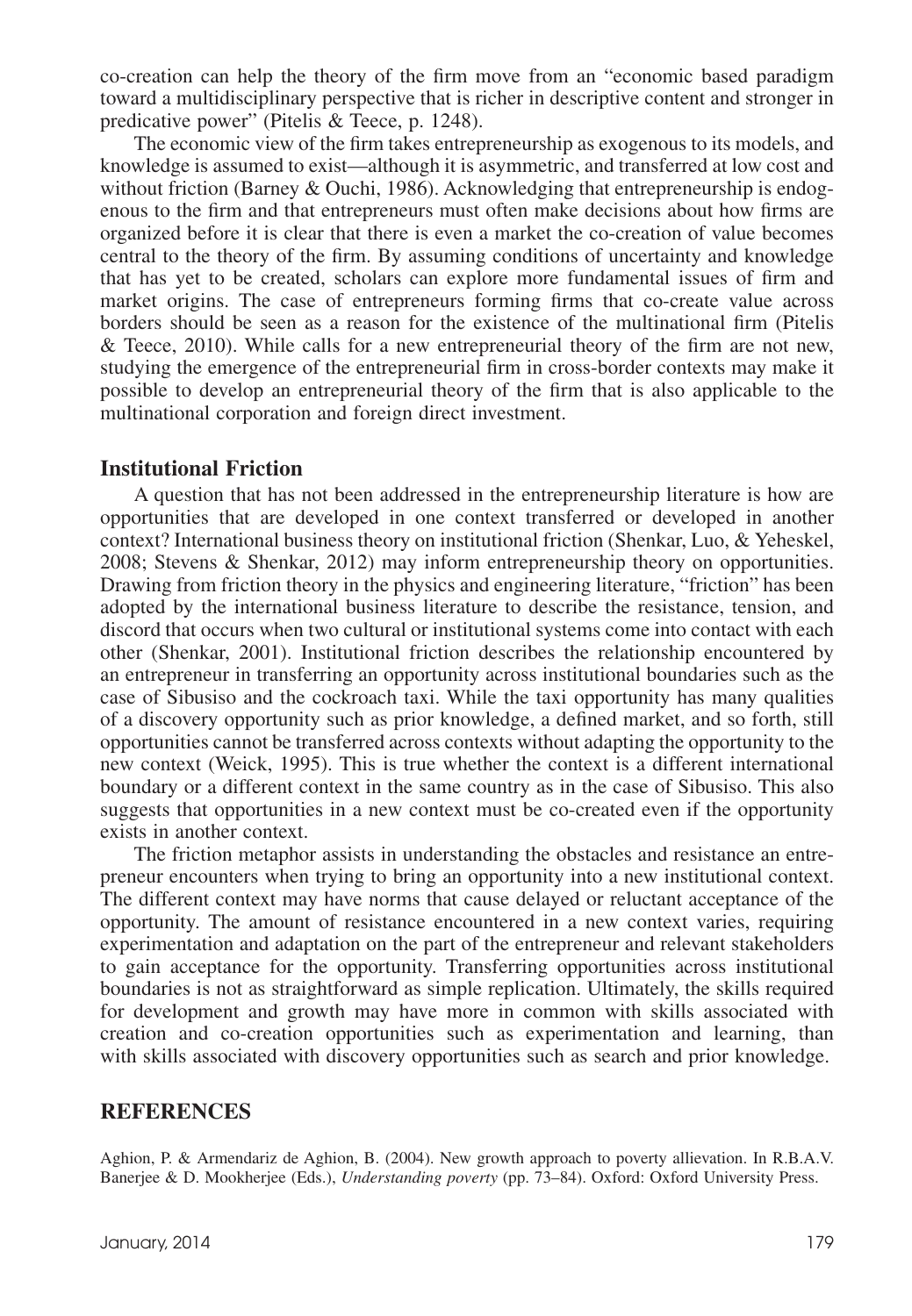Alvarez, S.A. & Barney, J. (2005). How entrepreneurs organize firms under conditions of uncertainty. *Journal of Management*, *31*(5), 776–793.

Alvarez, S.A. & Barney, J.B. (2004). Organizing rent generation and appropriation: Toward a theory of the entrepreneurial firm. *Journal of Business Venturing*, *19*(5), 621–635.

Alvarez, S.A. & Barney, J.B. (2007). Discovery and creation: Alternative theories of entrepreneurial action. *Strategic Entrepreneurship Journal*, *1*(1–2), 11–26.

Alvarez, S. A., & Barney, J. B. (2008). Opportunities, organizations, and entrepreneurship: Theory and debate. *Strategic Entrepreneurship Journal*, *2*(3), 171–173.

Alvarez, S. A., & Barney, J. B. (2010). Entrepreneurship and epistemology: The philosophical underpinnings of the study of entrepreneurial opportunities. *The Academy of Management Annals*, *4*, 557–583.

Alvarez, S.A., Barney, J.B., & Anderson, P. (2013). Forming and exploiting opportunities: The implications of discovery and creation processes for entrepreneurial and organizational research. *Organization Science*, *24*(1), 301–317.

Alvarez, S.A. & Parker, S. (2009). New firm organization and the emergence of control rights: A Bayesian approach. *Academy of Management Review*, *34*(2), 209–227.

Amin, S., Rai, A.S., & Topa, G. (2003). Does microcredit reach the poor and vulnerable? Evidence from northern Bangladesh. *Journal of Development Economics*, *70*(1), 59–82.

Anderson, C.L., Locker, L., & Nugent, R. (2002). Microcredit, social capital, and common pool resources. *World Development*, *30*(1), 95–105.

Argote, L. (1999). *Organizational learning: Creating, retaining and transferring knowledge*. Norwell, MA: Kluwer Academic Publishers.

Arthur, W.B. (1989). Competing technologies, increasing returns, and lock-in by historical events. *Economic Journal*, *99*(394), 116–131.

Barney, J. (1991). Firm resources and sustained competitive advantage. *Journal of Management*, *17*(1), 99–120.

Barney, J.B. (1986). Strategic factor markets: Expectations, luck, and business strategy. *Management Science*, *32*(10), 1231–1241.

Barney, J.B. & Ouchi, W.G. (1986). Basic concepts: Information, opportunism, and economic exchange. In J.B. Barney & W.G. Ouchi (Eds.), *Organizational economics*. San Francisco, CA: Jossey-Bass Inc., Publishers.

Berger, P.L. & Luckmann, T. (1967). *The social construction of reality. A treatise in the sociology of knowledge*. Garden City, NY: Anchor Books Doubleday.

Bhide, A. (1992). Bootstrap finance: The art of start-ups. *Harvard Business Review*, *70*(6), 109–117.

Bornstein, D. (1996). *Price of a dream: The story of the Grameen Bank*. New York: Simon & Schuster, Inc.

Buckley, P.J. & Casson, M. (1976). *The future of multinational enterprise*. London: Macmillan.

Buckley, P.J. & Casson, M.C. (2006). The internalisation theory of the multinational enterprise: A review of the progress of a research agenda after 30 years. *Journal of International Business Studies*, *40*(9), 1563–1580.

Buenstorf, G. (2007). Creation and pursuit of entrepreneurial opportunties: An evolutionary economics perspective. *Small Business Economics*, *28*, 323–327.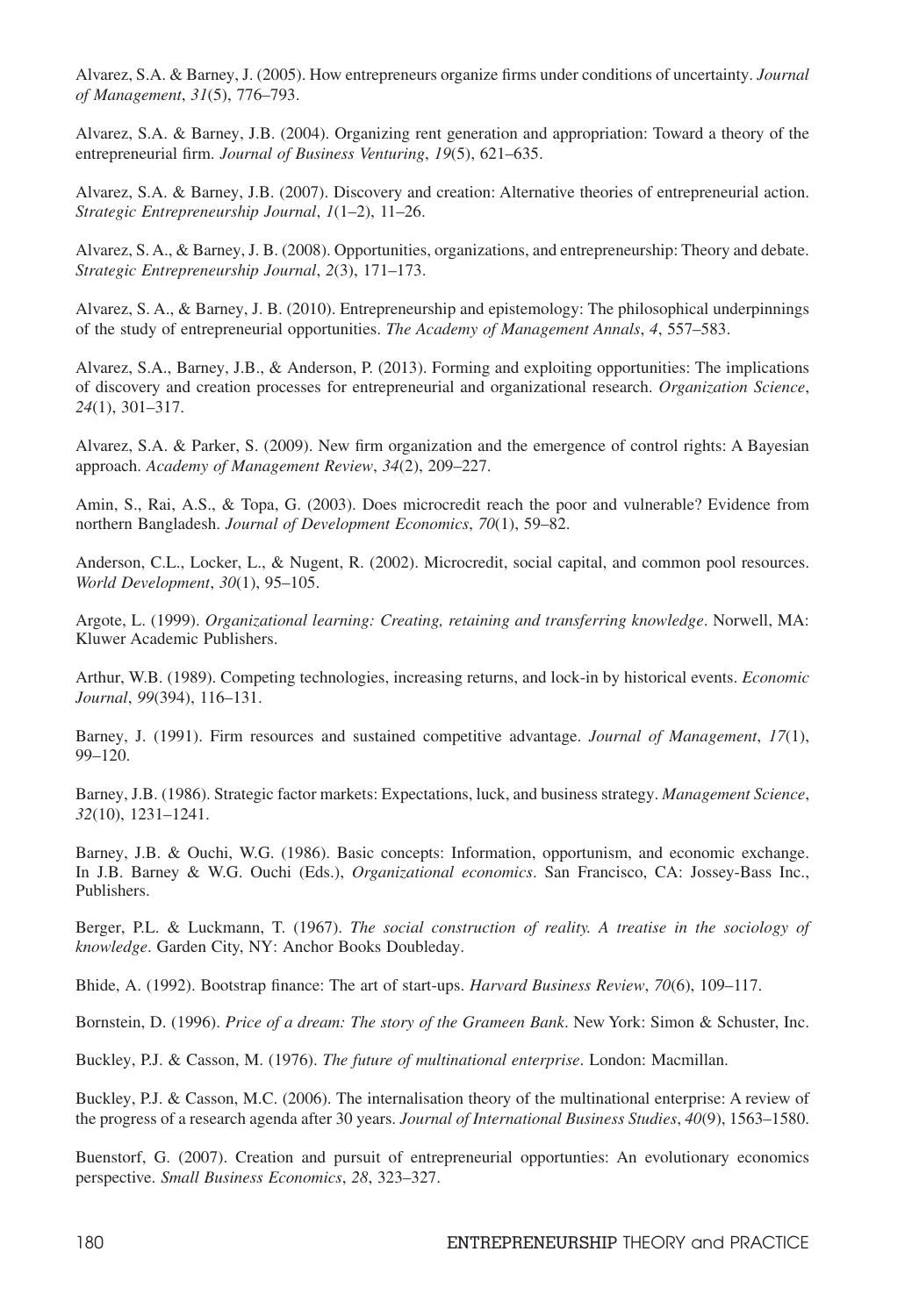Calero, C., Bedi, A.S., & Sparrow, R. (2008). Remittances, liquidity constraints and human capital investments in Ecuador. *World Development*, *37*(6), 1143–1154.

Casson, M. (1982). *The entrepreneur: An economic theory* (2nd ed.). Oxford: Edward Elgar.

Christensen, C.M., Anthony, S.D., & Roth, E.A. (2004). *Seeing what's next*. Boston: Harvard Business School Press.

Claessens, S. & Laeven, L. (2003). What drives bank competition? Some international evidence. In *Journal of money, credit and banking* (Vol. 36, pp. 563–583). Columbus, OH: Ohio State University Press.

Coase, R., & Fowler, C. (1937). The pig-cycle in Great Britain: An explanation. *Econometrica*, *4*(13), 55–82.

Cohen, D. & Soto, M. (2007). Growth and human capital: Good data, good results. *Journal of Economic Growth*, *12*, 51–76.

Cooper, A.C., Gimeno-Gascon, J., & Woo, C.Y. (1994). Initial human and financial capital as predictors of new venture performance. *Journal of Business Venturing*, *9*(5), 371–395.

Davidsson, P. & Honig, B. (2003). The role of social and human capital among nascent entrepreneurs. *Journal of Business Venturing*, *18*(3), 301–331.

Delmar, F. & Shane, S. (2003). Does business planning facilitate the development of new ventures? *Strategic Management Journal*, *24*(12), 1165–1185.

Demsetz, H. (1967). Toward a theory of property rights. *American Economic Review*, *57*(May), 347–359.

DeSoto, H. (1989). *The other path*. New York: Basic Books.

DeSoto, H. (2000). *The mystery of capital: Why capitalism triumphs in the West and fails everywhere else*. New York: Persus Books.

Easterly, W. (2006). *The White man's burden: Why the West's efforts to aid the rest have done so much ill and so little good*. New York: Penguin.

Edmondson, A.C., Bohmer, R.M., & Pisano, G. (2001). Disrupted routines: Team learning and new technology implementation in hospitals. *Administrative Science Quarterly*, *46*(4), 685–716.

Elahi, K.Q. & Danopoulos, C.P. (2004). Microcredit and the Third World: Perspectives from moral and political philosophy. *International Journal of Social Economics*, *31*(7), 643–654.

Foss, K. & Foss, N.J. (2005). Resources and transaction costs: How property rights economics furthers the resource-based view. *Strategic Management Journal*, *26*(6), 541–553.

Galbraith, J.R. (1977). *Designing complex organizations*. Reading, MA: Addison-Wesley.

Garud, R. & Karnoe, P. (2001). *Path dependence and creation*. Mahwah, NJ: Lawrence Erlbaum Associates.

Garud, R. & Karnoe, P. (2003). Bricolage versus breakthrough: Distributed and embedded agency in technology entrepreneurship. *Research Policy*, *32*, 277–300.

Greenwood, R., Li, S.X., Prakash, R., & Deephouse, D.L. (2005). Reputation, diversification and organizational explanations of performance in professional service firms. *Organization Science*, *16*(6), 661–675.

Heidenheimer, A. & Johnston, M. (2002). *Political corruption: Contents and contexts*. Piscataway Township, NJ: Transaction Publishers.

Jones, M.V., Coviello, N., & Tang, Y.K. (2011). International entrepreneurship research (1989–2009): A domain ontology and thematic analysis. *Journal of Business Venturing*, *26*(6), 632–659.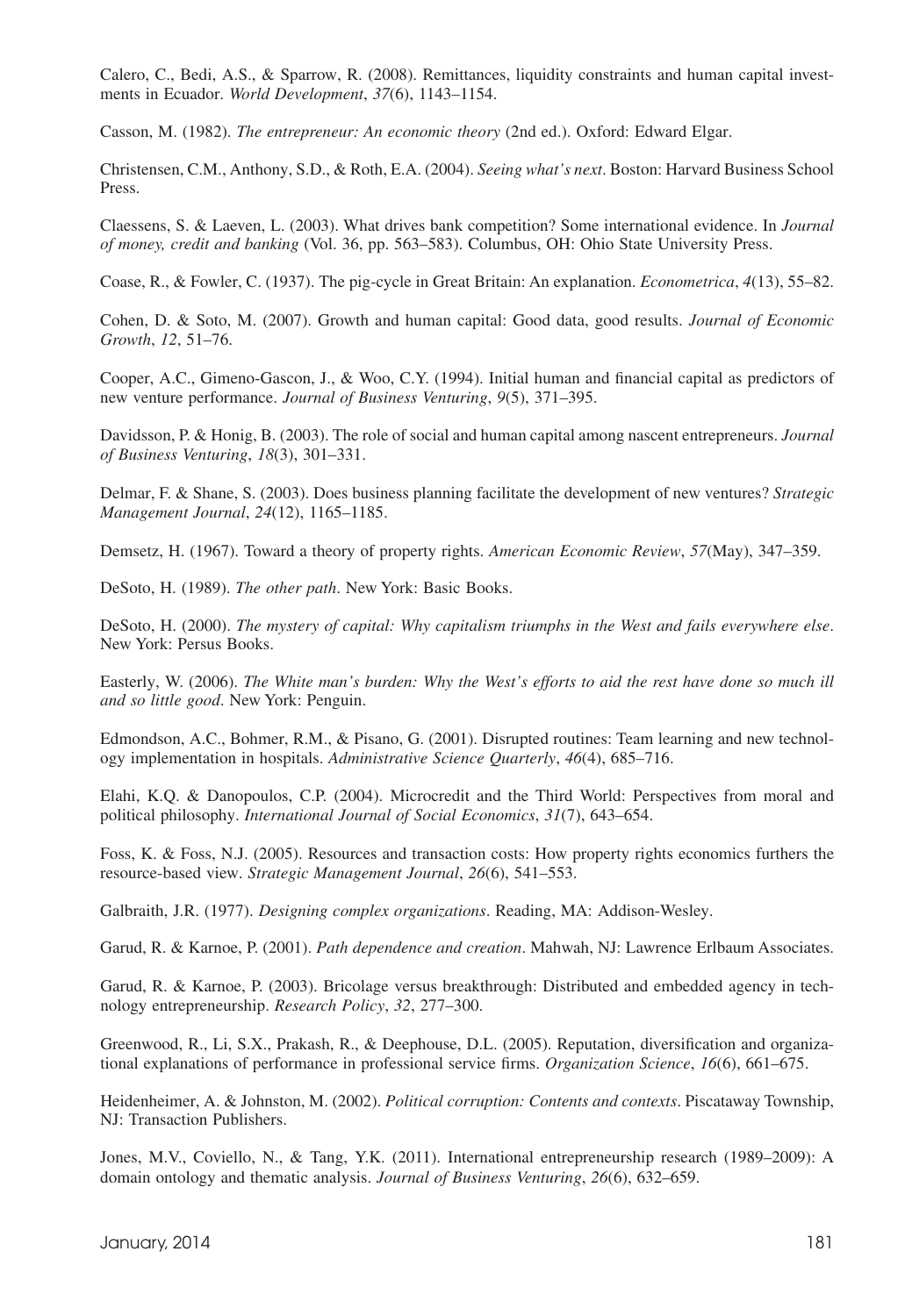Khavul, S. (2010). Microfinance: Creating opportunities for the poor? *Academy of Management Perspectives*, *24*(3), 58–72.

Kirzner, I. (1973). *Competition and entrepeneurship*. Chicago: University of Chicago Press.

Kirzner, I. (1979). *Perception, opportunity, and profit*. Chicago, IL: University of Chicago Press.

Kirzner, I.M. (1997). Entrepreneurial discovery and the competitive market process: An Austrian approach. *Journal of Economic Literature*, *35*(1), 60–85.

Kogut, B. & Zander, U. (1992). Knowledge of the firm, combinative capabilities, and the replication of technology. *Organization Science*, *3*(3), 383–397.

Kristof, N.D. & WuDunn, S. (2009). *Half the sky: Turning oppression into opportunity for women worldwide*. New York: Random House.

Lepak, D.P., Takeuchi, R., & Swart, J. (Eds.). (2011). *Aligning human capital with organizational needs*. Oxford: Oxford University Press.

Lieberman, M.B. & Asaba, S. (2006). Why do firms imitate each other? *Academy of Management Review*, *31*(2), 366–385.

Lieberman, M.B. & Montgomery, D.B. (1988). First-mover advantages. *Strategic Management Journal*, *9*, 41–58.

London, T. & Hart, S.L. (2004). Reinventing strategies for emerging markets: Beyond the transnational model. *Journal of International Business Studies*, *35*, 350–370.

Lucas, R.E. (1988). On the mechanics of economic development. *Journal of Monetary Economics*, *22*, 3–32.

Miller, K.D. (2007). Risk and rationality in entrepreneurial processes. *Strategic Entrepreneurship Journal*, *1*, 57–74.

Minniti, M. & Levesque, M. (2008). Entrepreneurial types and economic growth. *Journal of Business Venturing*, *23*, 603–612.

Mintzberg, H. & Waters, J.A. (1985). Of strategies, deliberate and emergent. *Strategic Management Journal*, *6*(3), 257–272.

Mostafa, R. & Klepper, S. (2013). *Industrial development through tacit knowledge seeding: Evidence from the Bangladesh garment industry*. London, ON: Ivey School of Business.

Murphy, P.J. & Coombes, S.M. (2009). A model of social entrepreneurial discovery. *Journal of Business Ethics*, *87*, 325–336.

Nahapiet, J. & Ghoshal, S. (1998). Social capital, intellectual capital, and the organizational advantage. *Academy of Management Review*, *23*(2), 242–266.

North, D. (1990). *Institutions, institutional change and economic performance. Political economy of institutions and decisions*. Cambridge: Cambridge University Press.

Peredo, A.M. & Chrisman, J.J. (2006). Toward a theory of community-based enterprise. *Academy of Management Review*, *31*(2), 309–328.

Pitelis, C.N. & Teece, D.J. (2010). Cross-boarder market co-creation, dynamic capabilities and the entrepreneurial theory of the multinational enterprise. *Industrial and Corporate Change*, *19*(4), 1247–1270.

Polgreen, L. & Bajaj, V. (2010, November 17). India Microcredit Faces Collapse From Defaults. *New York Times*.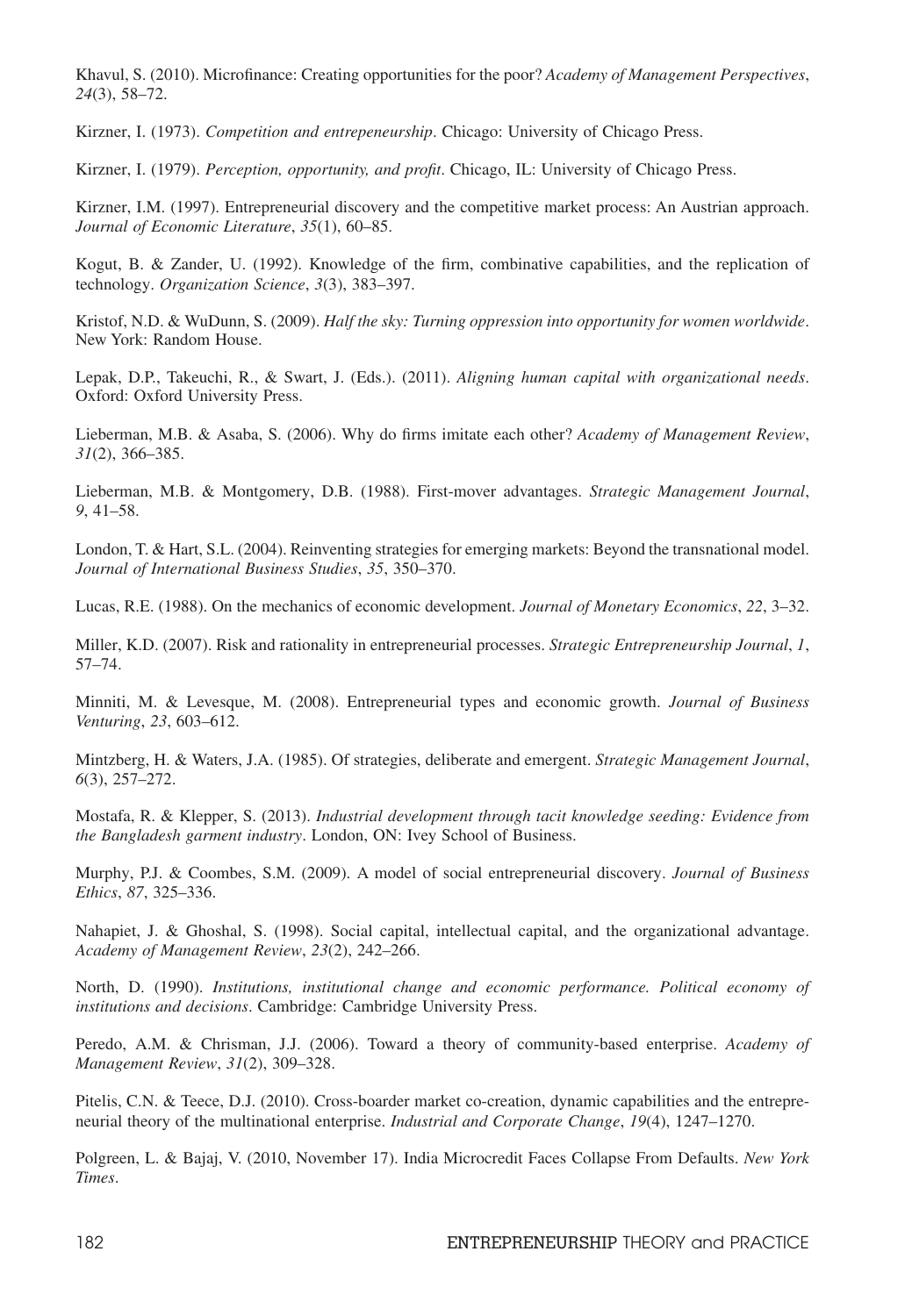Porter, M.E., Sachs, J.D., & McArthur, J.W. (2001–2002). *Executive summary: Competitiveness and stages of economic development*. New York: Oxford University Press.

Prahalad, C.K. & Hart, S.L. (2002). The fortune at the bottom of the pyramid. *Strategy + Business*, *26*(First Quarter), 2–14.

Prahalad, C.K. & Ramaswamy, V. (2004). Co-creation experiences: The next practice in value creation. *Journal of Interactive Marketing*, *18*(3), 5–14.

Rhee, Y.W. & Belot, T. (1990). *Export catalysts in low-income countries: A review of eleven success stories*. World Bank Discussion Paper. Washington, DC: World Bank.

Rivoli, P. & Salorio, E. (1996). Foreign direct investment and investment under uncertainty. *Journal of International Business Studies*, Second Quarter, 335–357.

Romer, P.M. (1990). *Human capital and growth: Theory and evidence*. Paper presented at the Carnegie-Rochester Conference Series on Public Policy.

Safran, W. (1991). Diasporas in modern societies: Myths of homeland and return. *Diaspora: A Journal of Transnational Studies*, *1*(1), 83–99.

Sarasvathy, S.D. (2001). Causation and effectuation: Toward a theoretical shift from economic inevitability to entrepreneurial contingency. *Academy of Management Review*, *26*(2), 243–263.

Sarasvathy, S.D., Dew, N., Velamuri, S.R., & Venkataraman, S. (2003). Three views of entrepreneurial opportunity. In Z.J. Acs & D.B. Audretsch (Eds.), *Handbook of entrepreneurship research: An interdisciplinary survey and introduction* (Vol. I, pp. 141–160). Dordrecht: Kluwer.

Schoonhoven, C.B., Eisenhardt, K.M., & Lyman, K. (1990). Speeding products to market: Waiting time to first product introduction in new firms. *Administrative Science Quarterly*, *35*(1), 177–207.

Schumpeter, J.A. (1934). *Theory of economic development: An inquiry into profits, capital, credit, interest and the business cycle*. Cambridge, MA: Harvard University Press.

Seelos, C. & Mair, J. (2004). *Social entrepreneurship: The contribution of individual entrepreneurs to sustainable development*. Barcelona: Universidad de Navarra.

Seelos, C. & Mair, J. (2005). *Sustainable development: How social entrepreneurs make it happen*. Working Paper No. 611. Barcelona: IESE Business School, Univerity of Navarra.

Selden, L. & MacMillian, I.C. (2006). Manage customer centric innovation systematically. *Harvard Business Review*, April, 1–8.

Sen, S. (2008). Let there be light. *India Today*, XXXIII(27).

Shane, S. (2000). Prior knowledge and the discovery of entrepreneurial opportunities. *Organization Science*, *11*(4), 448–470.

Shane, S. (2003). *A general theory of entrepreneurship. The individual-opportunity nexus*. Northampton, MA: Edward Elgar.

Shenkar, O. (2001). Cultural distance revisited: Towards a more rigorous conceptualization and measurement of cultural differences. *Journal of International Business Studies*, *32*, 519–535.

Shenkar, O., Luo, Y., & Yeheskel, O. (2008). From "distance" to "friction": Substituting metaphors and redirecting intercultural research. *The Academy of Management Review*, *33*(4), 905–923.

Stevens, C.E. & Shenkar, O. (2012). The liability of home: Institutional friction and firm disadvantage abroad. *Advances in International Managment*, *25*, 127–148.